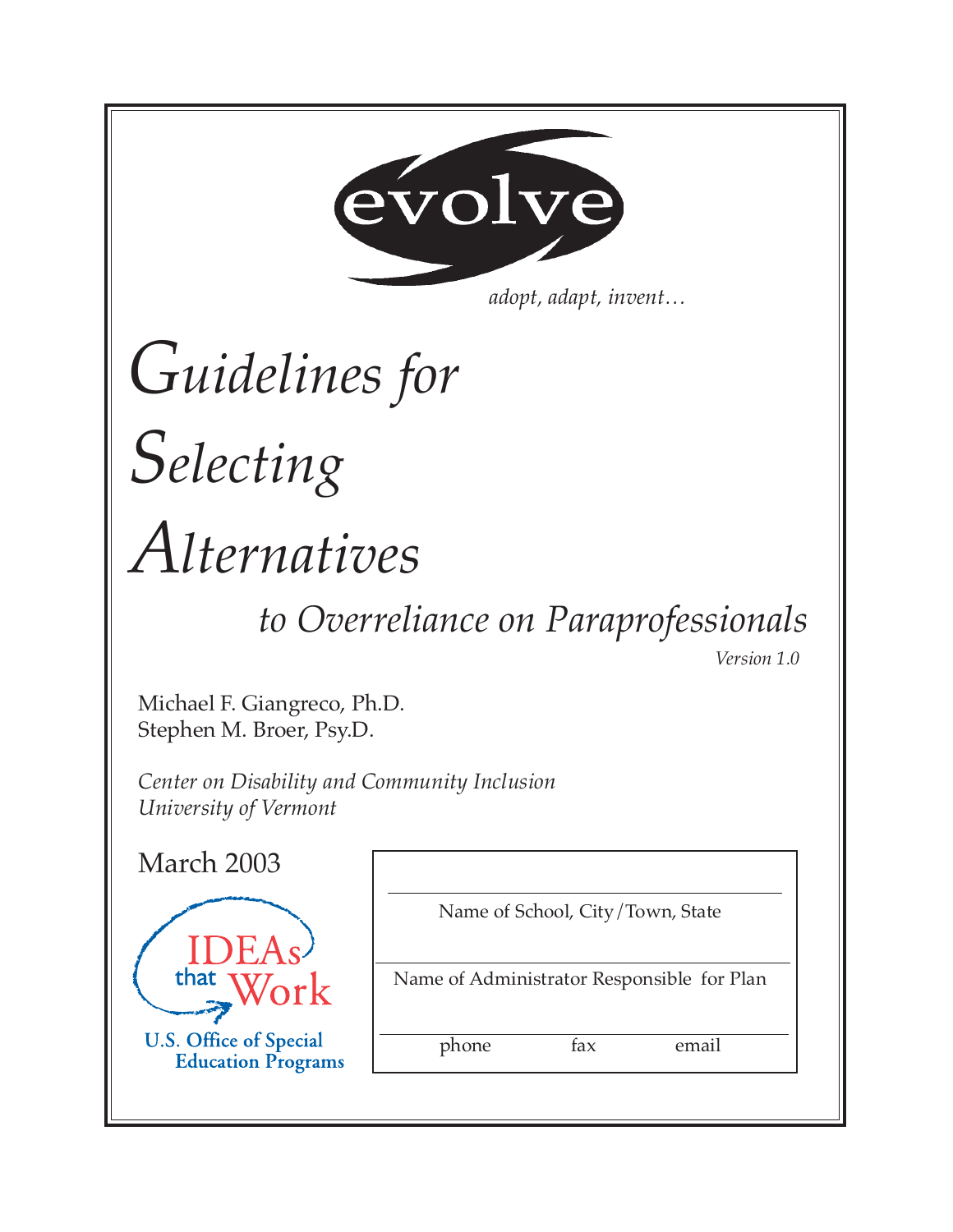© Michael F. Giangreco, January 2003, *Version 1.0* (2-21-03, 3-20-03 minor edits)

Permission is granted for this document to be copied and distributed at no cost for educational, nonprofit, purposes.

## For related information and accessible versions of this document (e.g., pdf, audio) check out our web site at:

# www.uvm.edu/~cdci/evolve/



**U.S. Office of Special Education Programs** 

Support for the preparation of this article was provided by the United States Department of Education, Office of Special Education and Rehabilitative Services under the funding category, Model Demonstration Projects for Children and Youth with Disabilities, CFDA 84.324M (H324M02007), awarded to the Center on Disability and Community Inclusion at the University of Vermont. The contents of this document reflect the ideas and positions of the authors and do not necessarily reflect the ideas or positions of the U.S. Department of Education; therefore, no official endorsement should be inferred.

Thanks are extended to the school-based planing teams who assisted in fieldtesting this guide.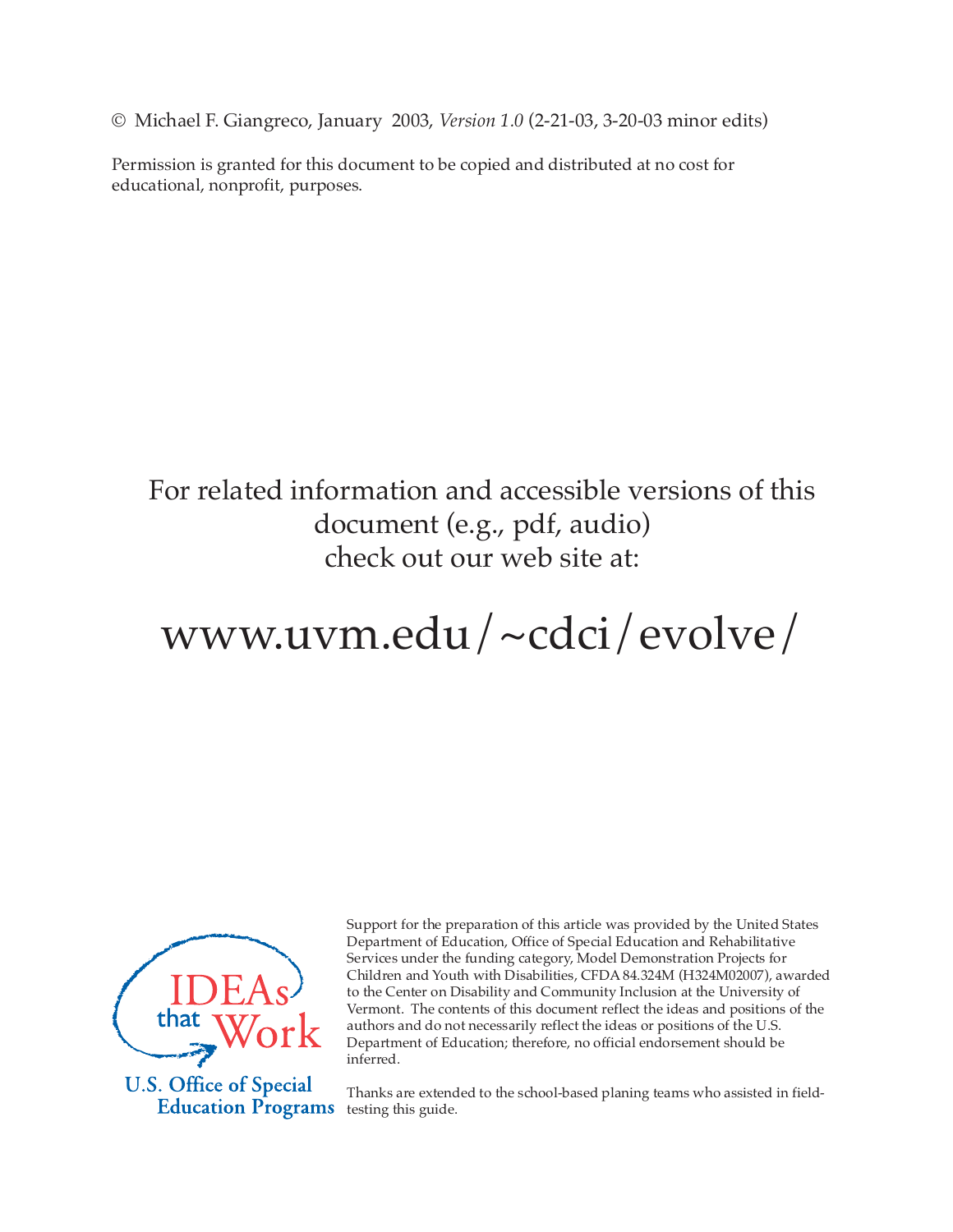# *General Directions & Tips*

- This guide is meant to be used as a workbook. Please write in it *(we suggest pencil)*, add to it, or change the wording. Feel free to adapt it in ways that make sense to your team. In other words, *make it your own!*
- Teams often find that it works best to *meet regularly* to get things accomplished. If there is too much time between meetings, things tend to get bogged down.
- Some teams have found it helpful to *get input from people* beyond their planning team. They have gathered peoples' perspectives in a variety of ways such as, talking to people directly, by email, or through questionnaires. Example questionnaires are available on line at www.uvm.edu/~cdci/evolve/surveys.html
- While each team member may have copies of this guide book to refer to, we suggest you *maintain a master version* of this guide book to record the activities and work of your team.
- At your meetings, *practice collaborative teamwork* principles by establishing an agenda and rotating roles (e.g., facilitator, recorder, time keeper), establishing interaction norms, and processing on the effectiveness of your interactions. *Record meeting minutes* that capture details beyond what is recorded in this booklet.
- It can also be helpful to *display information and ideas publicly* on large chart paper or on overhead transparencies made from the forms in this guide book. This can help focus the work of the group.
- In order for your screening and self-assessment to be reflective and honest, *teams need to be able to be self-critical without the fear* that the information they record for their planning purposes (and ultimately for school improvement) might inappropriately be used against them. Our experience with other schools suggests that often it is the healthiest and most advanced schools that are the most self-critical. Avoid the temptation of comparing the self-ratings of one school to another; such comparisons are of little value and potentially harmful.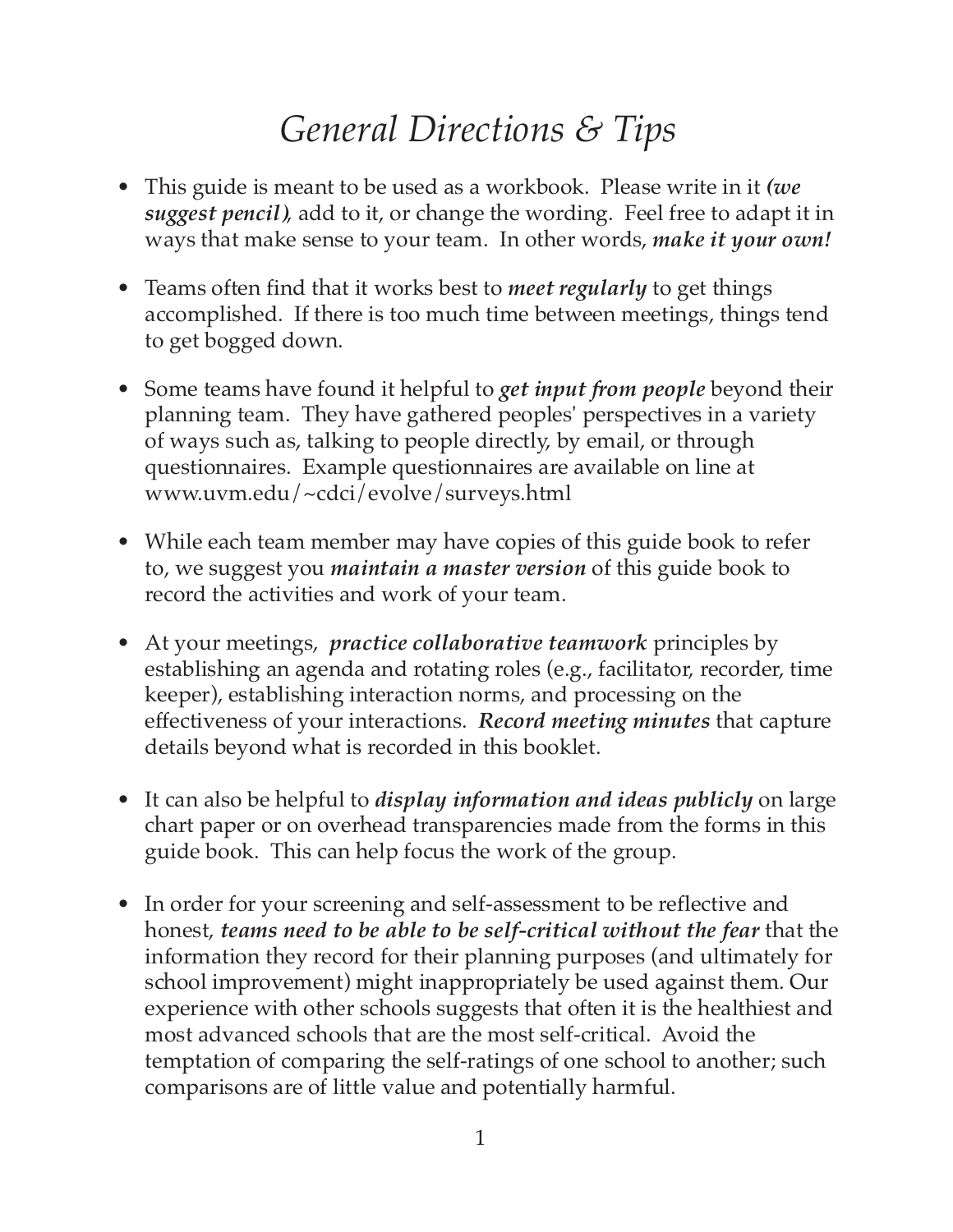

# *Introduction to these Guidelines…*

These guidelines serve two primary purposes. First, the *screening* tool (Step 2) is designed to assist schools in determining if they are overreliant on paraprofessionals to educate students with disabilities within general education activities and whether they are utilizing them inappropriately. Secondly, if a school determines that it does have problems with overreliance or inappropriate utilization, these guidelines provide a series of additional steps to assist school-based teams. The remaining steps help schools *assess their situation to develop, implement, and evaluate plans* to support the education of students with disabilities. Options are based on adopting, adapting, or inventing alternatives to paraprofessional supports. Although these guidelines seem to focus on paraprofessional supports, they are actually much less about paraprofessionals and more about school, teacher, and special educator supports. These guidelines rely on paraprofessional supports as an indicator of the overall health of educational supports and as a doorway to examine these other issues and subsequently make improvements.

The rationale for pursuing alternatives, rather than merely strengthening existing paraprofessional supports (particularly those that are instructional), is grounded in the belief that students with disabilities need and deserve access to qualified teachers, special educators, and related services providers within the context of general education classes and other integrated environments (Brown et al. , 1999), as well as natural supports from peers. Although there will continue to be a valued role for paraprofessionals assisting in the provision of special education, the current state-ofthe art, namely relying heavily on paraprofessionals to provide instruction to students with disabilities, represents a double-standard that likely would be considered unacceptable if applied to students without disabilities. Seemingly obvious solutions such as training paraprofessionals more extensively or compensating them better actually represent a conundrum. Table 1, on the next page, provides information from a brief article describing this puzzling aspect of service delivery. The entire article is available online at the Project EVOLVE web site, www.uvm.edu/~cdci/evolve/ conundrum.html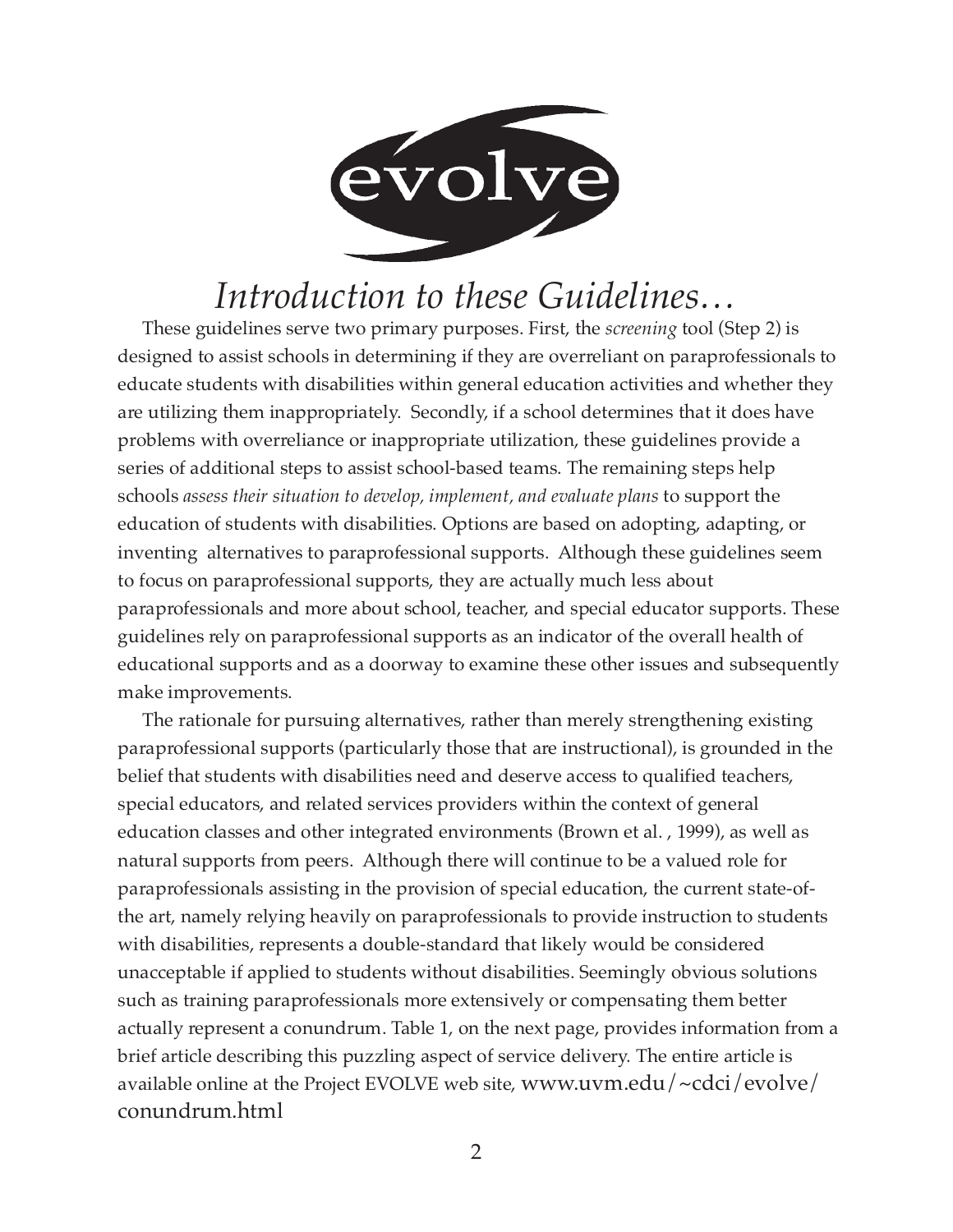|                                                               | Result                                                                | Paraprofessionals report feeling taken advantage of<br>when asked to do teacher-type work for low pay.<br>Ambivalence<br>$\mathbf{I}$ | paraprofessionals; without it the likelihood of<br>inadequate instruction increases. Ambivalence<br>IDEA requires training and supervision of<br>Inconsistent with the IDEA<br>$\mathsf{I}\mathsf{I}$ | Paraprofessionals feel disrespected if their abilities<br>are not utilized, resulting in low morale and high<br>turnover. Inconsistent with the IDEA<br>Disrespect<br>$\mathsf{I}$ | certified teachers), they report feeling frustrated if<br>If paraprofessionals are trained (e.g., some are<br>they are not expected to do higher-level tasks.<br>Frustration<br>Ambivalence<br>$\mathsf{II}$ | Schools do not want to pay higher wages unless<br>employees are engaging in higher-level roles.<br>Ineffective Budgeting of Resources<br>$\mathbf{  }$ | Why hire paraprofessionals at, or near, teacher<br>wages when schools could hire qualified<br><b>Ouestionable Personnel Use</b><br>professionals instead?<br>$\label{eq:1} \prod_{i=1}^n \left\{ \prod_{i=1}^n \frac{1}{n_i} \right\}$ |
|---------------------------------------------------------------|-----------------------------------------------------------------------|---------------------------------------------------------------------------------------------------------------------------------------|-------------------------------------------------------------------------------------------------------------------------------------------------------------------------------------------------------|------------------------------------------------------------------------------------------------------------------------------------------------------------------------------------|--------------------------------------------------------------------------------------------------------------------------------------------------------------------------------------------------------------|--------------------------------------------------------------------------------------------------------------------------------------------------------|----------------------------------------------------------------------------------------------------------------------------------------------------------------------------------------------------------------------------------------|
|                                                               |                                                                       |                                                                                                                                       |                                                                                                                                                                                                       |                                                                                                                                                                                    |                                                                                                                                                                                                              |                                                                                                                                                        |                                                                                                                                                                                                                                        |
|                                                               |                                                                       |                                                                                                                                       |                                                                                                                                                                                                       |                                                                                                                                                                                    |                                                                                                                                                                                                              |                                                                                                                                                        |                                                                                                                                                                                                                                        |
|                                                               |                                                                       |                                                                                                                                       |                                                                                                                                                                                                       |                                                                                                                                                                                    |                                                                                                                                                                                                              |                                                                                                                                                        |                                                                                                                                                                                                                                        |
|                                                               | Paid Commensurate<br>Instructional Roles<br>with Teacher-Type         | $\frac{1}{2}$                                                                                                                         | $\frac{\mathsf{O}}{\mathsf{Z}}$                                                                                                                                                                       | $\overline{C}$                                                                                                                                                                     | $\frac{\mathsf{O}}{\mathsf{Z}}$                                                                                                                                                                              | YES                                                                                                                                                    | YES                                                                                                                                                                                                                                    |
|                                                               |                                                                       |                                                                                                                                       |                                                                                                                                                                                                       |                                                                                                                                                                                    |                                                                                                                                                                                                              | $\mathbf +$                                                                                                                                            |                                                                                                                                                                                                                                        |
| THE THE LABOR STORES IN THE THE TALK OF STRIP WAS CONSIDERED. | Implement Teacher-Type<br>Trained/Supported to<br>Instructional Roles | S<br>XE                                                                                                                               | $\mathbf{\Sigma}$                                                                                                                                                                                     | $\mathbf{Z}$                                                                                                                                                                       | YES                                                                                                                                                                                                          | <b>ON/SHX</b>                                                                                                                                          | YES                                                                                                                                                                                                                                    |
|                                                               |                                                                       |                                                                                                                                       |                                                                                                                                                                                                       |                                                                                                                                                                                    |                                                                                                                                                                                                              | $+$                                                                                                                                                    |                                                                                                                                                                                                                                        |
|                                                               | Asked to Implement<br>Instructional Roles<br>Teacher-Type             | 1. YES                                                                                                                                | 2. YES                                                                                                                                                                                                | <b>ON</b>                                                                                                                                                                          | 4. NO                                                                                                                                                                                                        | YES                                                                                                                                                    | 6. YES                                                                                                                                                                                                                                 |
|                                                               |                                                                       |                                                                                                                                       |                                                                                                                                                                                                       | <u>ကဲ</u>                                                                                                                                                                          |                                                                                                                                                                                                              | $\vec{c}$                                                                                                                                              |                                                                                                                                                                                                                                        |

Table 1 The Paraprofessional Conundrum Table 1 The Paraprofessional Conundrum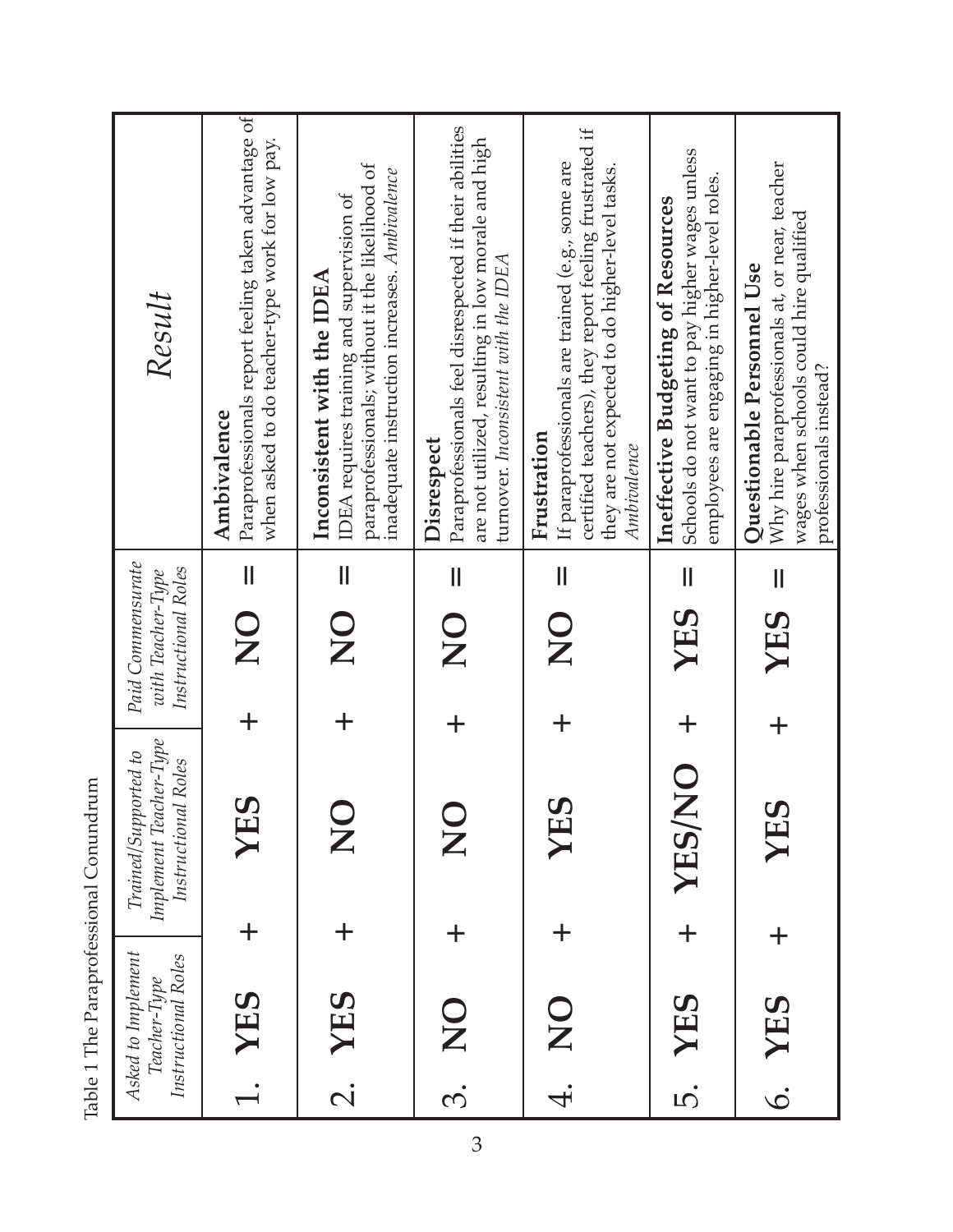Pursuing alternatives is one of a trio of interrelated activities schools should consider in providing appropriate educational supports for students with disabilities. Although these guidelines focus on **alternatives**, it is important to be aware of the other two sets of activities, neither of which are addressed in these guidelines, but are elsewhere. First, schools might avoid becoming overreliant on paraprofessionals by engaging in careful **decision-making** about when paraprofessional supports are appropriate. There is not much literature on this topic (Giangreco, Broer & Edelman, 1999; Mueller & Murphy, 2001) and virtually no research . Secondly, schools should attend to the personnel training and supervision requirements for paraprofessionals included in the IDEA and other exemplary practices to provide appropriate **supports** for paraprofessionals who are, or will be, working with students who have disabilities. These supports include categories such as orientation, training, role clarification, acknowledgments/respect, and supervision. A substantial set of literature is available on these and related topics, including some (mostly descriptive) research. For recent summaries of the literature see, Giangreco, Edelman, Broer & Doyle (2001) or Giangreco & Doyle (2002). For continually updated citations and summaries visit the web site:

> http://www.uvm.edu/~cdci/parasupport/ and click on the link labeled "Chronological Listing"

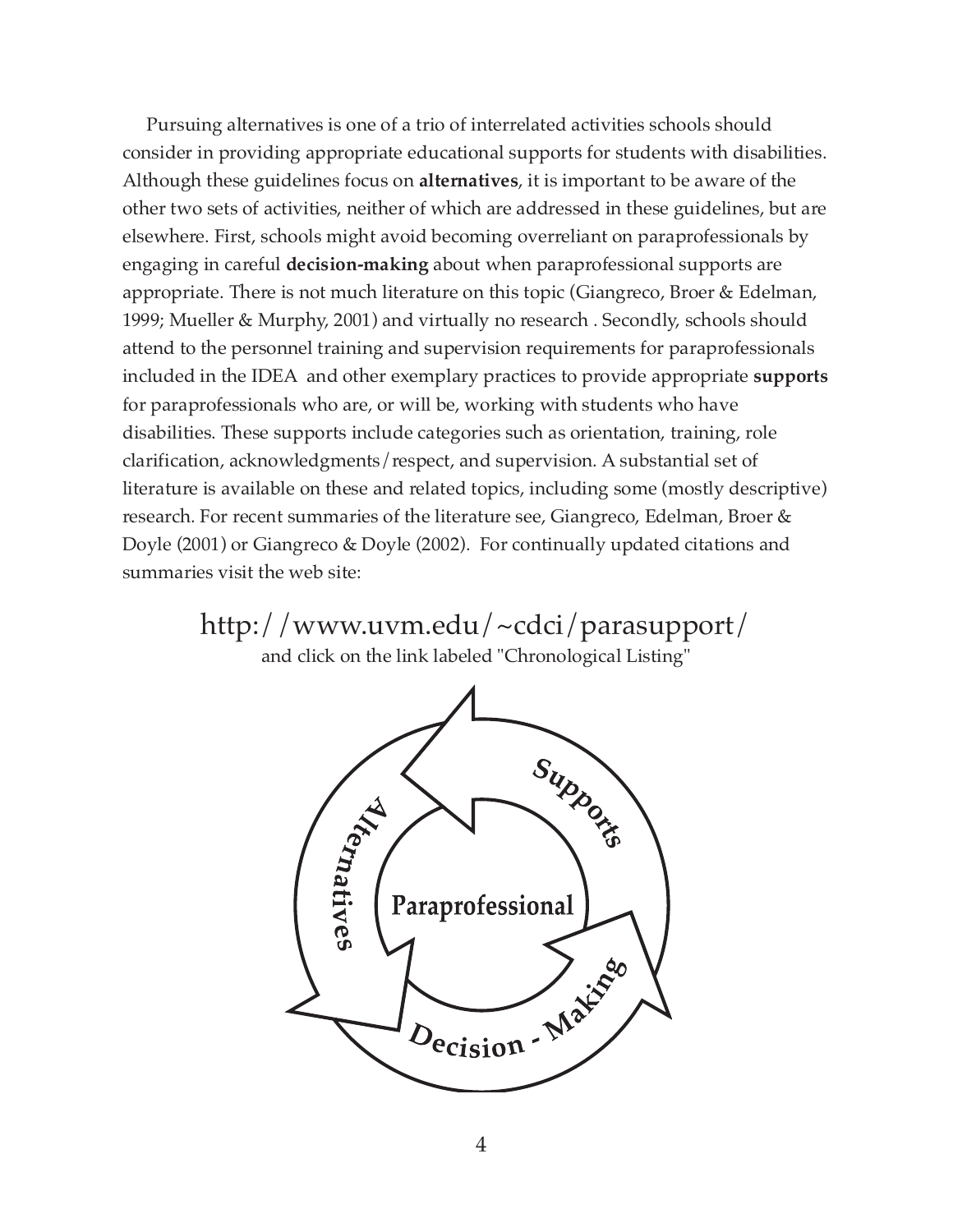The process and content embedded in these guidelines are a hybrid drawn from a variety of sources. The specific items in *Screening* (Step 2) and *Self-Assessment* (Step 5) are research-based, derived from a series of six interrelated research studies on paraprofessionals in inclusive schools (Giangreco, Broer & Edelman, 2001, 2002a, 2002b; Giangreco, Edelman & Broer, in press, 2001; Giangreco, Edelman, Luiselli & MacFarland, 1997). The overall planning tool is based on aspects of the sources listed below.

#### *PROCESS SOURCES*

- *Collaborative Teamwork* (e.g., diverse membership, face-to-face interactions, developing a shared framework, pursuing common goals, establishing a process for interactions) (Friend & Cook, 2002; Idol, Nevin & Paolucci-Whitcomb, 1993; Lee, 1999; Rainforth & York-Barr, 1997; Thousand & Villa, 2000)
- *Osborn-Parnes Creative Problem-Solving* (e.g., divergent-convergent process steps, deferring judgment, problem-clarification, fact-finding, use of idea-joggers to generate ideas, incubation times, action-planning) (Giangreco, Cloninger, Dennis & Edelman, 2002; Osborn, 1993; Parnes, 1988, 1992, 1997; Thousand, Villa & Nevin, 2002)
- *Critical Friend Support* (e.g., identifying a respected "outsider" to learn about the inside characteristics of the school, ask challenging questions, and offer feedback and ideas throughout the process) (Jorgensen, 1998; Olson, 1994, 1998)
- *Logic Models* (e.g., "Chains of Reasoning" used to evaluate the relationship between actions taken by the team and outcomes, ultimately for students) (McLaughlin & Jordan, 1999; Millar, Simeone & Carnevale, 2001)

#### *CONTENT SOURCES*

- *Review of Literature & Research on Inclusive Education & School Restructuring* (Hunt & Goetz, 1997; Lipsky & Gartner, 1997; McGregor & Volgelsberg, 1998; Villa & Thousand, 2000)
- *Review of Literature & Research on Paraprofessionals* (Giangreco, Edelman, Broer & Doyle, 2001; Giangreco & Doyle, 2002; Jones & Bender, 1993; Pickett, 1999; Pickett & Gerlach, 1997) 5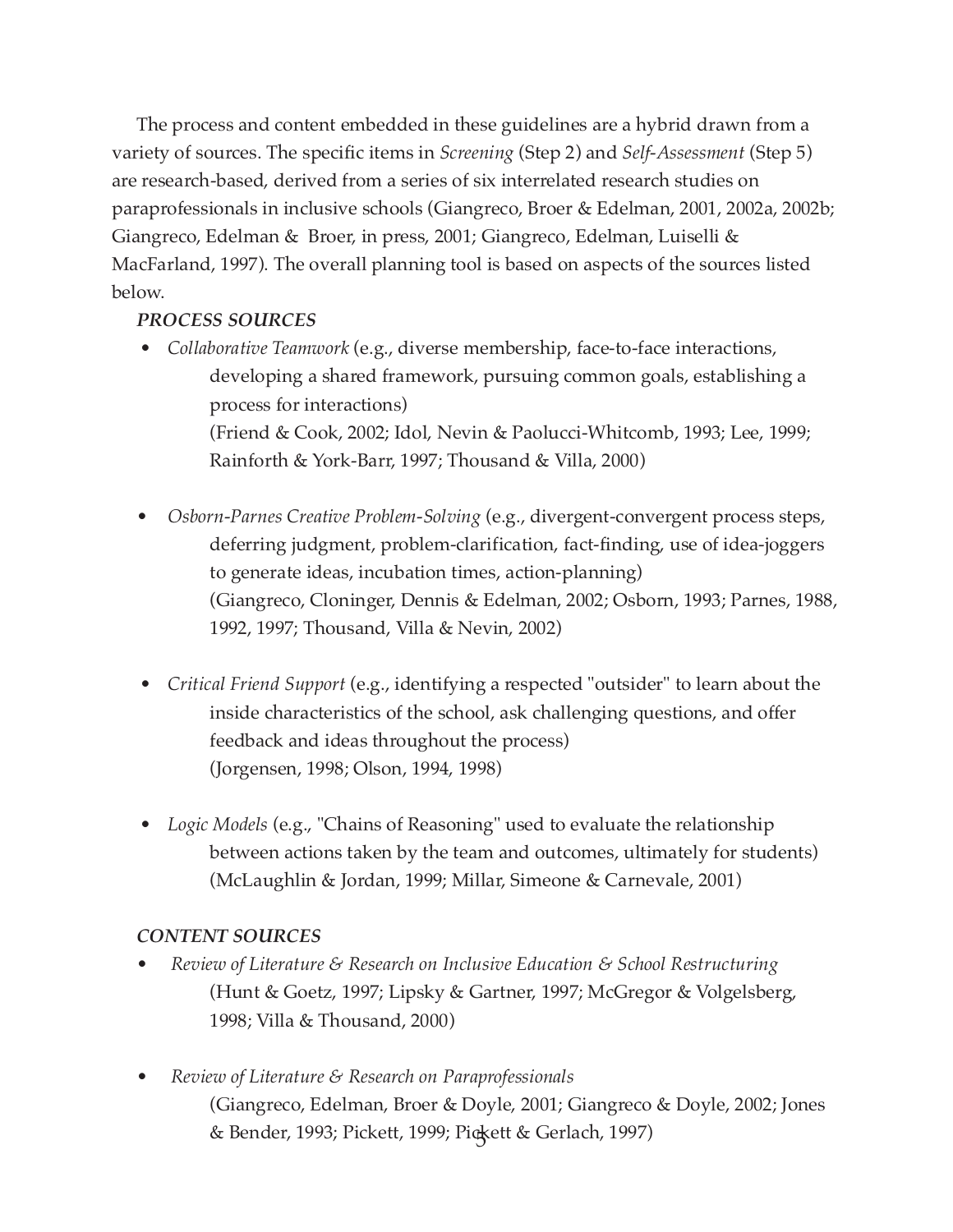|                                                                                   | <b>Planning Steps &amp; Activities</b>                                                                                                                                                               | Dates & Times<br>Scheduled | Date<br>Completed |
|-----------------------------------------------------------------------------------|------------------------------------------------------------------------------------------------------------------------------------------------------------------------------------------------------|----------------------------|-------------------|
|                                                                                   | <b>BEFORE FIRST MEETING:</b><br>1. Establish a planning team.<br>$\hookrightarrow$ Homework: Members become familiar with Guide                                                                      |                            |                   |
|                                                                                   | FIRST MEETING (approximately 2 hrs.)<br>2. SCREENING "Is our school overreliant on<br>paraprofessionals or utilizing them inappropriately?"<br>If "Yes," continue with the next steps.               |                            |                   |
|                                                                                   | 3. Rank the four problem clusters to help establish<br>the school's local focus.                                                                                                                     |                            |                   |
|                                                                                   | 4. Become knowledgeable about existing alternatives<br>to current overreliance or inappropriate utilization<br>of paraprofessionals.<br>$\hookrightarrow$ Homework: Read about existing alternatives |                            |                   |
| a one to two month period; begin initial implementation as soon after as possible | <b>SECOND MEETING</b> (approximately 2 hrs.)<br>5. Engage in self-assessment of the school's current<br>practices.<br>Homework: Collect any missing information                                      |                            |                   |
| over                                                                              | <b>THIRD MEETING</b> (approximately 2 hrs.)<br>← Unfinished work: Complete Step 5 if needed<br>6. Prioritize the areas of greatest need the team<br>intends to work on first.                        |                            |                   |
| $\mathcal{S}$ -<br>$\overline{1}$                                                 | 7. Consider possibilities to adopt, adapt or invent<br>alternatives to address selected priorities.                                                                                                  |                            |                   |
| Complete Step                                                                     | <b>FOURTH MEETING</b> (approximately 3 hrs.)<br>8. Develop an Action Plan & Evaluation Plan.<br>$\hookrightarrow$ Homework: Implement the plan and collect data                                      |                            |                   |
|                                                                                   | <b>FIFTH MEETING</b> (approximately 2 hrs.)<br>9. Review data and summarize the plan's impact.<br>Homework: Write a report of your findings                                                          |                            |                   |
| After Step 8 time varies                                                          | 10. Communicate activities, progress, and outcomes to<br>the school community.<br>$\hookrightarrow$ Homework: Make arrangements to share findings<br>Homework: Adjust and cycle through the process  |                            |                   |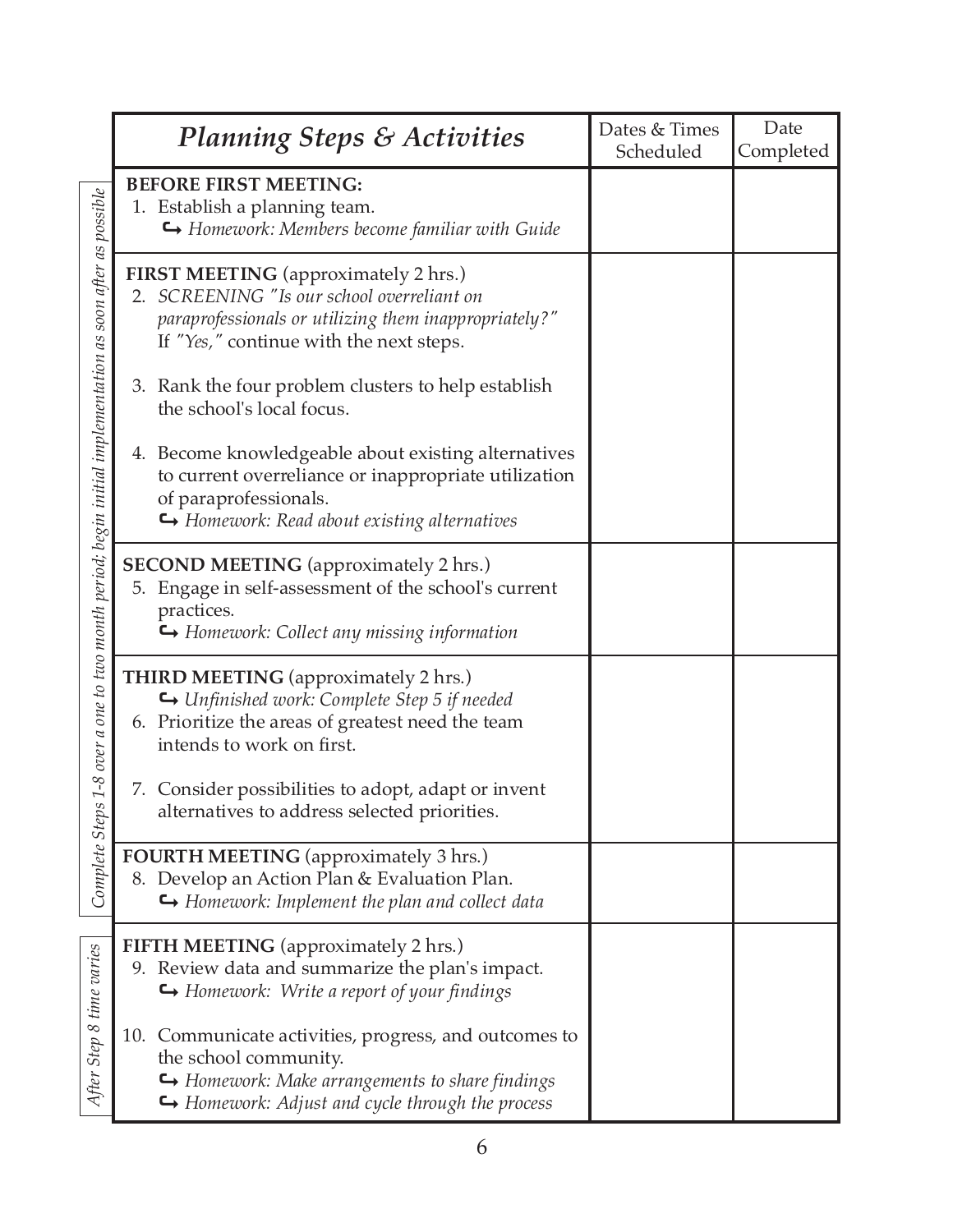# *1. Establish a planning team.*

Try to *maintain a workable team size* of approximately 8 people who can represent different groups. Invite people who have a variety of experiences working with various types of students. We suggest balancing the team's membership as listed below, but ultimately it's up to your school to decide.

In *selecting a Consumer* or *Student with a disability*, we suggest you consider local norms for age-appropriateness. For example, if your school serves younger students you might decide to invite a high school student or maybe one who graduated from your school. You might invite an adult with a disability.

You will notice that we suggest you *invite a "critical friend*.*"* This refers to a skilled, knowledgeable person whose role it will be to provide a respected "outsider's" perspective and challenge conventional wisdom within the system. This person asks constructive questions and offers reflective feedback. This may be a voluntary or compensated role. This person should spend time getting to know the school, not just attend the team's meetings.

Also, be aware that because of the time commitment involved in this type of planning, you may have to *go the extra mile to keep members involved*. Consider supports for parents such as child care, meeting times, and transportation. Consider supports for school personnel such as release time, comp time, or compensation for hourly employees.

# *Our Planning Team Members*

*Constituency Represented Name*

- 1. General Education Administrator
- 2. Special Education Administrator
- 3. Parent/Community Member
- 4. General Education Teacher
- 5. Special Education Teacher
- 6. Paraprofessional
- 7. Consumer/Student with a Disability
- 8. "Critical Friend"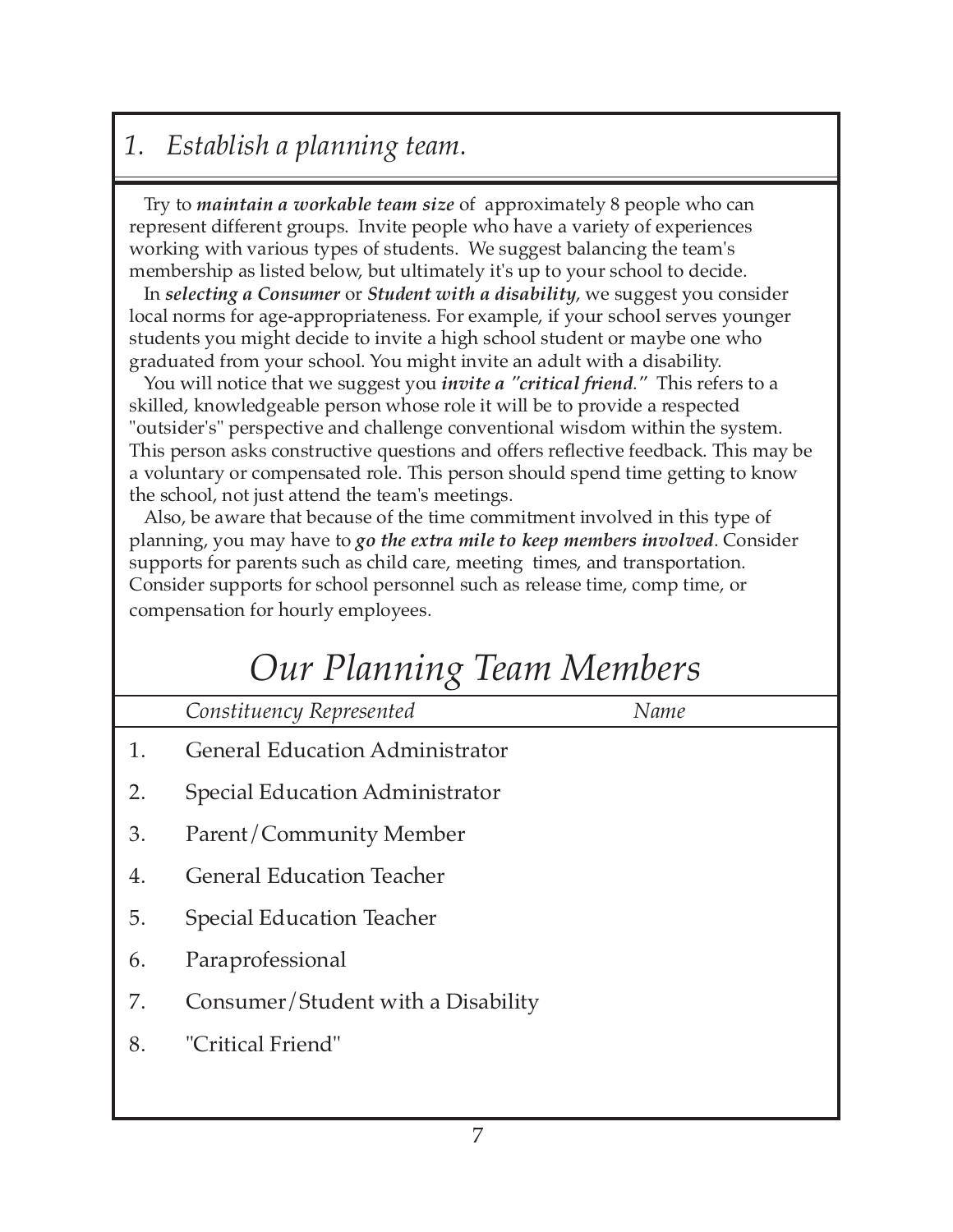|    | SCREENING: Is our school overreliant on<br>2.                                                                                                                                                                                                                                                                                           |                                     |                                     |                               |  |  |  |
|----|-----------------------------------------------------------------------------------------------------------------------------------------------------------------------------------------------------------------------------------------------------------------------------------------------------------------------------------------|-------------------------------------|-------------------------------------|-------------------------------|--|--|--|
|    | paraprofessionals or utilizing them inappropriately?                                                                                                                                                                                                                                                                                    |                                     |                                     |                               |  |  |  |
|    | <b>Purpose:</b> This screening tool is designed to assist your team in determining whether<br>your school is overreliant or inappropriately reliant on paraprofessionals.<br>Directions: For each of the 16 examples below, put a check in the box to the right of<br>the statement that most closely reflects your team's perspective. |                                     |                                     |                               |  |  |  |
|    | You know there is a problem when                                                                                                                                                                                                                                                                                                        | Happens<br>Frequently/<br>Too Often | Happens<br>Sometimes<br>or for Some | Happens<br>Never or<br>Rarely |  |  |  |
| 1. | the numbers of paraprofessionals has<br>increased, in part, because there is a general<br>belief that one of the primary ways to support<br>students with disabilities in general education<br>classes is to assign a paraprofessional.                                                                                                 |                                     |                                     |                               |  |  |  |
| 2. | students with disabilities spend most of their<br>time in close proximity to paraprofessionals<br>(e.g., excessively or unnecessarily).                                                                                                                                                                                                 |                                     |                                     |                               |  |  |  |
| 3. | students with disabilities are physically<br>separated within the classroom (e.g., back or<br>side of room) to work with a paraprofessional.                                                                                                                                                                                            |                                     |                                     |                               |  |  |  |
| 4. | paraprofessionals or classroom teachers are<br>unfamiliar with the IEP goals and other<br>curriculum content for the students with<br>disabilities in the classroom.                                                                                                                                                                    |                                     |                                     |                               |  |  |  |
| 5. | students with disabilities receive their<br>primary instruction from paraprofessionals,<br>while special educators do paperwork and<br>manage the activities of paraprofessionals.                                                                                                                                                      |                                     |                                     |                               |  |  |  |
| 6. | classroom teachers are minimally or<br>superficially involved with students with<br>disabilities who are placed in their classes.                                                                                                                                                                                                       |                                     |                                     |                               |  |  |  |
| 7. | paraprofessionals make curricular or<br>instructional decisions or make adaptations<br>without teacher or special educator oversight.                                                                                                                                                                                                   |                                     |                                     |                               |  |  |  |
| 8. | students with disabilities are highly and<br>unnecessarily dependent on paraprofessionals.                                                                                                                                                                                                                                              |                                     |                                     |                               |  |  |  |

© M.F. Giangreco, 2003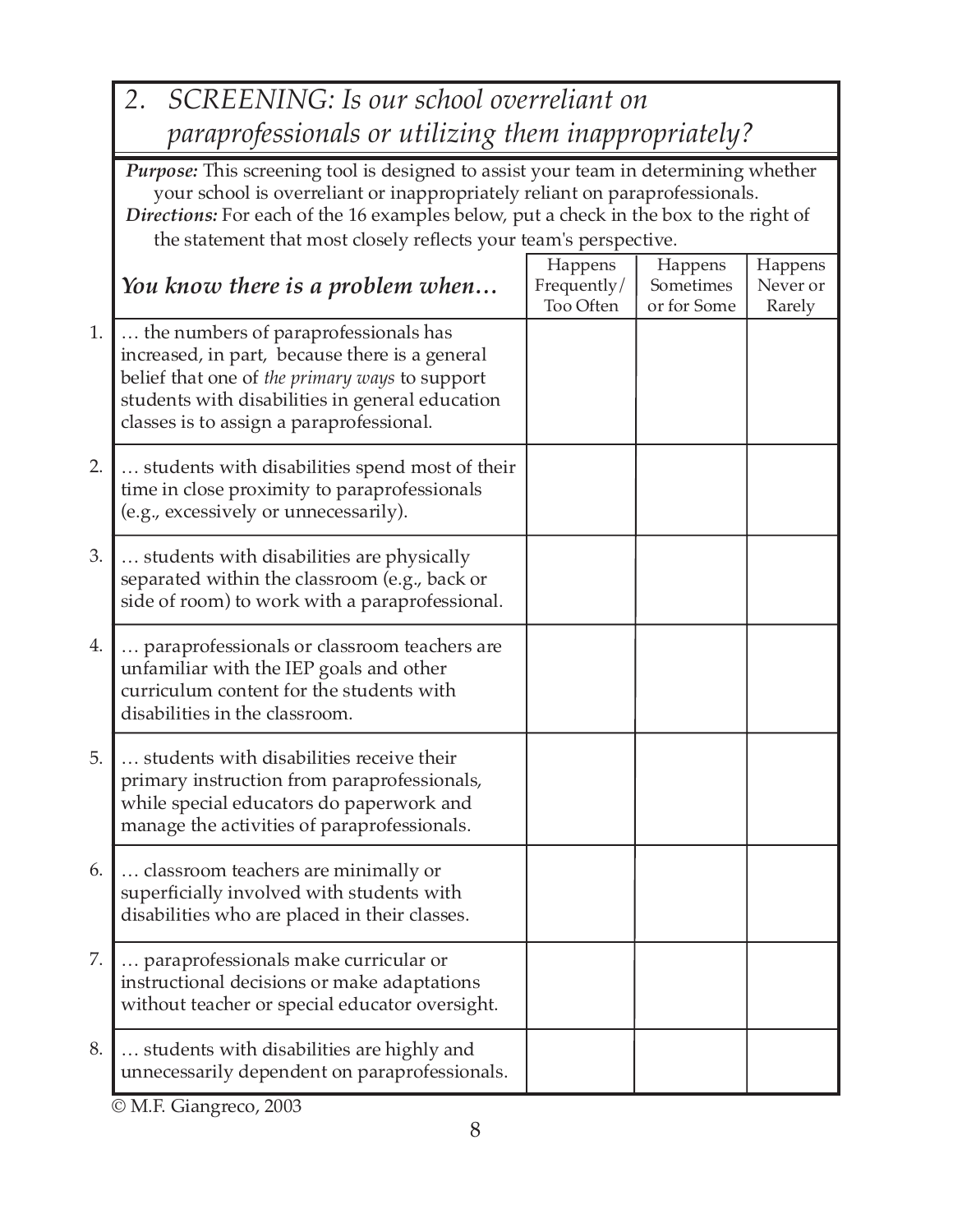|     | You know there is a problem when                                                                                                                                                                                                                                                                                                       | Happens<br>Frequently/<br>Too Often | Happens<br>Sometimes or<br>for Some | Happens<br>Never or<br>Rarely |
|-----|----------------------------------------------------------------------------------------------------------------------------------------------------------------------------------------------------------------------------------------------------------------------------------------------------------------------------------------|-------------------------------------|-------------------------------------|-------------------------------|
| 9.  | paraprofessionals have more frequent<br>communication and more developed working<br>relationships with the parents of students with<br>disabilities than teachers or special educators.                                                                                                                                                |                                     |                                     |                               |
| 10. | the absence of a paraprofessional results in<br>either : (a) a "lost day" at school for a student<br>with a disability because others don't know<br>what to do (e.g., instruction, personal care,<br>behavior support) (b) the child staying home<br>from school, or (c) the parent is asked to be the<br>substitute paraprofessional. |                                     |                                     |                               |
| 11. | paraprofessionals operate with virtually<br>unrestricted autonomy (e.g., during a teacher-<br>led lesson a paraprofessional removes a student<br>with a disability or changes the activity).                                                                                                                                           |                                     |                                     |                               |
| 12. | students with disabilities spend time with<br>paraprofessionals that typically would be spent<br>with peers (e.g., lunch, playground, free time,<br>hall passing) and/or think of paraprofessionals<br>as their primary "friends" at school.                                                                                           |                                     |                                     |                               |
| 13. | students with disabilities communicate<br>through their language or behavior that they<br>find the support of a paraprofessional<br>stigmatizing or otherwise unwanted.                                                                                                                                                                |                                     |                                     |                               |
| 14. | paraprofessionals provide academic support<br>in subjects where they are under- or unskilled.                                                                                                                                                                                                                                          |                                     |                                     |                               |
| 15. | teachers or special educators spend time<br>doing clerical tasks while paraprofessionals are<br>teaching lessons to students with disabilities.                                                                                                                                                                                        |                                     |                                     |                               |
| 16. | at progress reporting time, teachers or special<br>educators rely on paraprofessionals because<br>they know more about the students.                                                                                                                                                                                                   |                                     |                                     |                               |

*DECISION POINT:* Do our responses to the screening statements suggest that we should continue to pursue further planning and actions with the *Guide to Selecting Alternatives…?* The more items marked *"Happens Sometimes"* or *"Happens Frequently"* the greater the school's need. Circle **YES** or **NO** and proceed accordingly.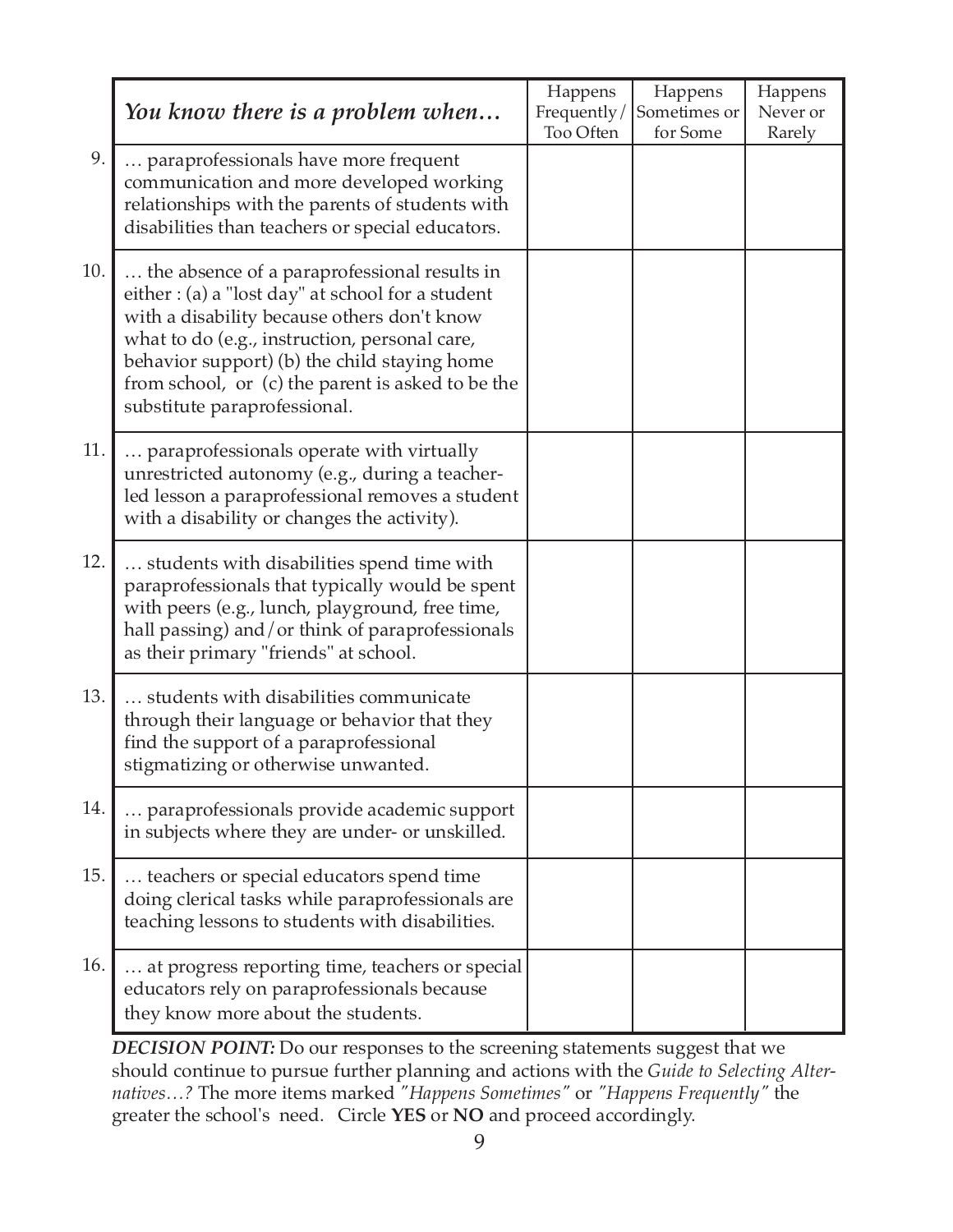*3. Rank the four problem clusters to help establish the school's local focus.*

*Directions:* Using your team's responses to the 16 screening items, put **one circle** around each number corresponding with the response *"Happens Sometimes…"* and **two circles** around the each number corresponding with *"Happens Frequently"*. Next, rank order the clusters (1-4) where #1 is the greatest need .

*Excessive Proximity or Isolation within the Classroom*



*Insufficient Special Educator and/or Teacher Ownership and Engagement*



*Questionable Resource Allocation or Instructional Role Mismatches*



*Dependence on Paraprofessionals or Inappropriate Autonomy*

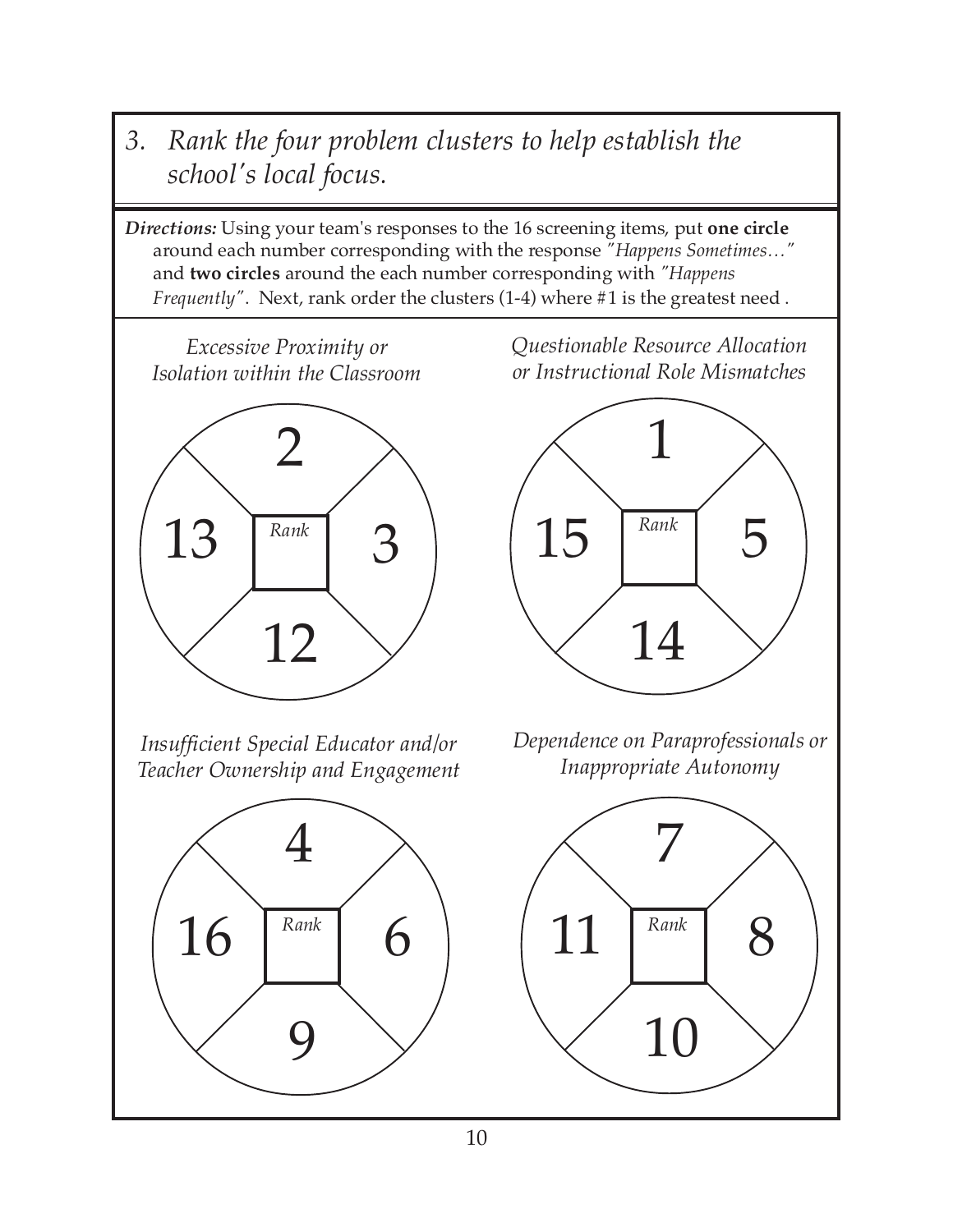- *4. Become knowledgeable about existing alternatives to current overreliance or inappropriate utilization of paraprofessionals.*
- *Directions:* Each team member should become familiar with existing alternatives by reading about them. More detailed information about the options listed below is described in a document available on the internet. This document is internet based so it can be updated as new information becomes available. You can access this document at http://www.uvm.edu/~cdci/evolve/alternativeinfo.html

## *Existing Alternatives …*

- 1. *Resource Reallocation:* Trading Paraprofessionals for Teachers and Special Educators
- 2. *Co-Teaching:* Special Education & General Education Teachers
- 3. *Dual-Certified Teachers* (General & Special Education) is Classroom Teacher & Case Manages Students with Disabilities
- 4. *Building Capacity* and Increasing Ownership of Teachers and Special Educators to Support Students with Disabilities
- 5. *Reassigning Roles* to Increase Professional Educator Time with Students with Disabilities (e.g., Paperwork Paraprofessional)
- 6. *Differentiated Teacher Roles:* All Instructional Faculty are Certified Teachers with Varying Roles, Tasks, Time Involvement
- 7. *Improving Working Conditions of Special Educators*: (e.g., caseloads)
- 8. *Improving Working Conditions of General Educators*: (e.g., class size & composition, support system)
- 9. *Peer Support Strategies:* Social/ Personal & Academic Supports
- 10. *Self-Determination:* Involving students with disabilities in determining own supports
- 11. *Information Sharing:* Providing Parents, Teachers, etc. with Related Information (e.g., research on paraprofessionals, IDEA, inclusion)
- 12. *Physical Placement & Rearrangement:* Full Access to and within Regular Class to Ensure Participation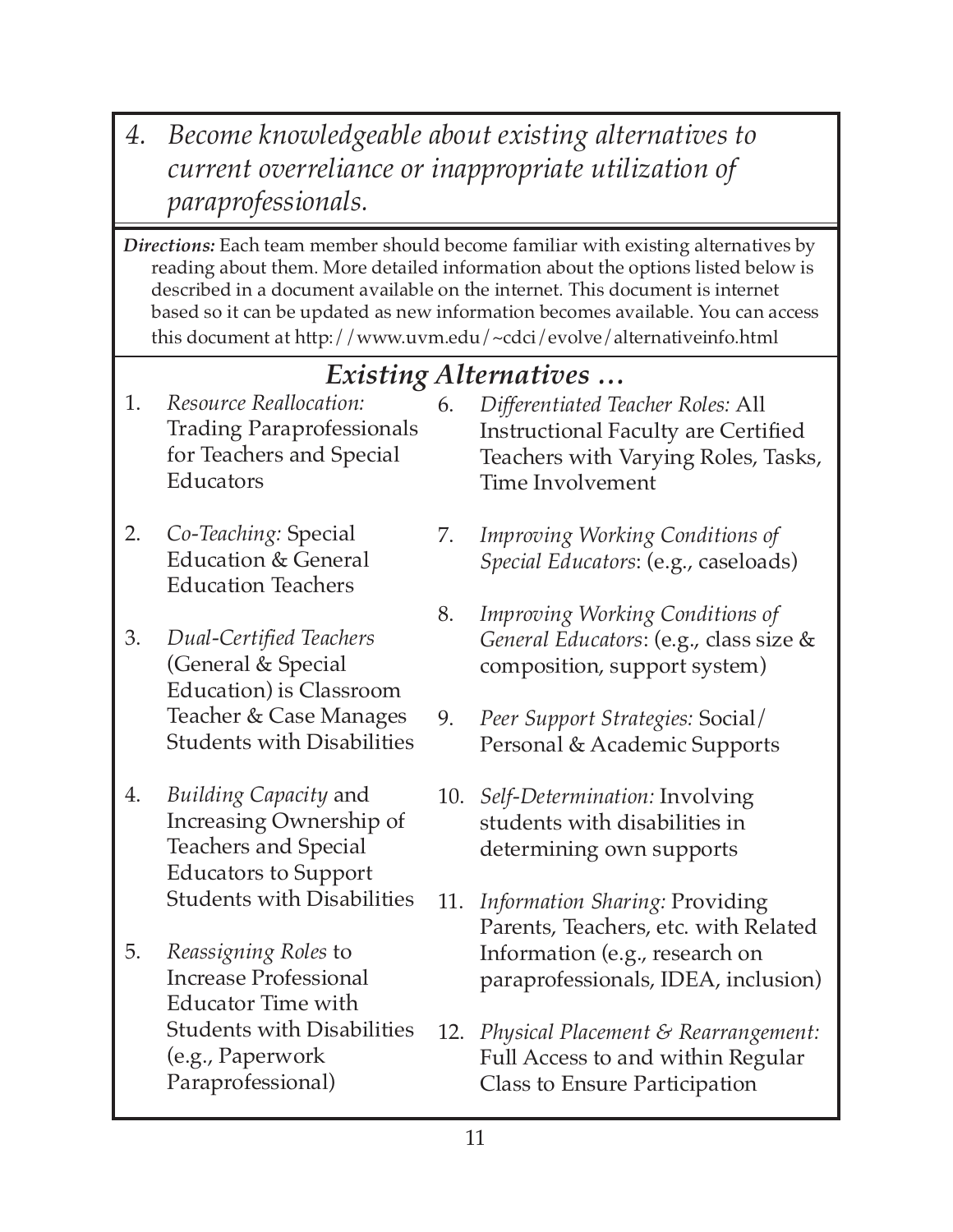## *5. Engage in self-assessment of the school's current practices.*

*Directions:* When considering each of the following 20 statements:

Ask: *"As a team, do we have enough information/knowledge to respond to the statement with confidence and consensus?"* If "*Yes,"* put a check mark in the box that most closely reflects the team's perspective. In the additional space provided, list important facts or perspectives upon which your response is based. If *"No,"* make a plan to get the necessary information prior to the next meeting.

|                                                                                                                                                                                                                                                  |                     | Check one box for each statement |                |               |
|--------------------------------------------------------------------------------------------------------------------------------------------------------------------------------------------------------------------------------------------------|---------------------|----------------------------------|----------------|---------------|
|                                                                                                                                                                                                                                                  | Needs<br>Major Work | <b>Needs</b><br>Some Work        | OK.<br>for now | Doing<br>Well |
| <b>School &amp; Classroom</b><br><b>Environment &amp; Practices</b>                                                                                                                                                                              |                     |                                  |                |               |
| Students with disabilities are educated<br>1.<br>in the school they would attend if they<br>were not disabled.                                                                                                                                   |                     |                                  |                |               |
| Students are placed in chronologically-<br>2.<br>age appropriate general education<br>classes and the number of students<br>with disabilities in those classes is<br>naturally proportional (e.g., no more<br>than 10 to 15% have disabilities). |                     |                                  |                |               |
| 3.<br>The school has a well functioning<br>schoolwide support system to provide<br>needed assistance to students with<br>and without disabilities.                                                                                               |                     |                                  |                |               |
| Students with disabilities are<br>4.<br>physically situated within classrooms<br>to facilitate their participation with<br>classmates and instruction by the<br>classroom teacher (e.g., not isolated in<br>the back or side of the room).       |                     |                                  |                |               |
| <b>Important Related Facts or Perspectives</b>                                                                                                                                                                                                   |                     |                                  |                |               |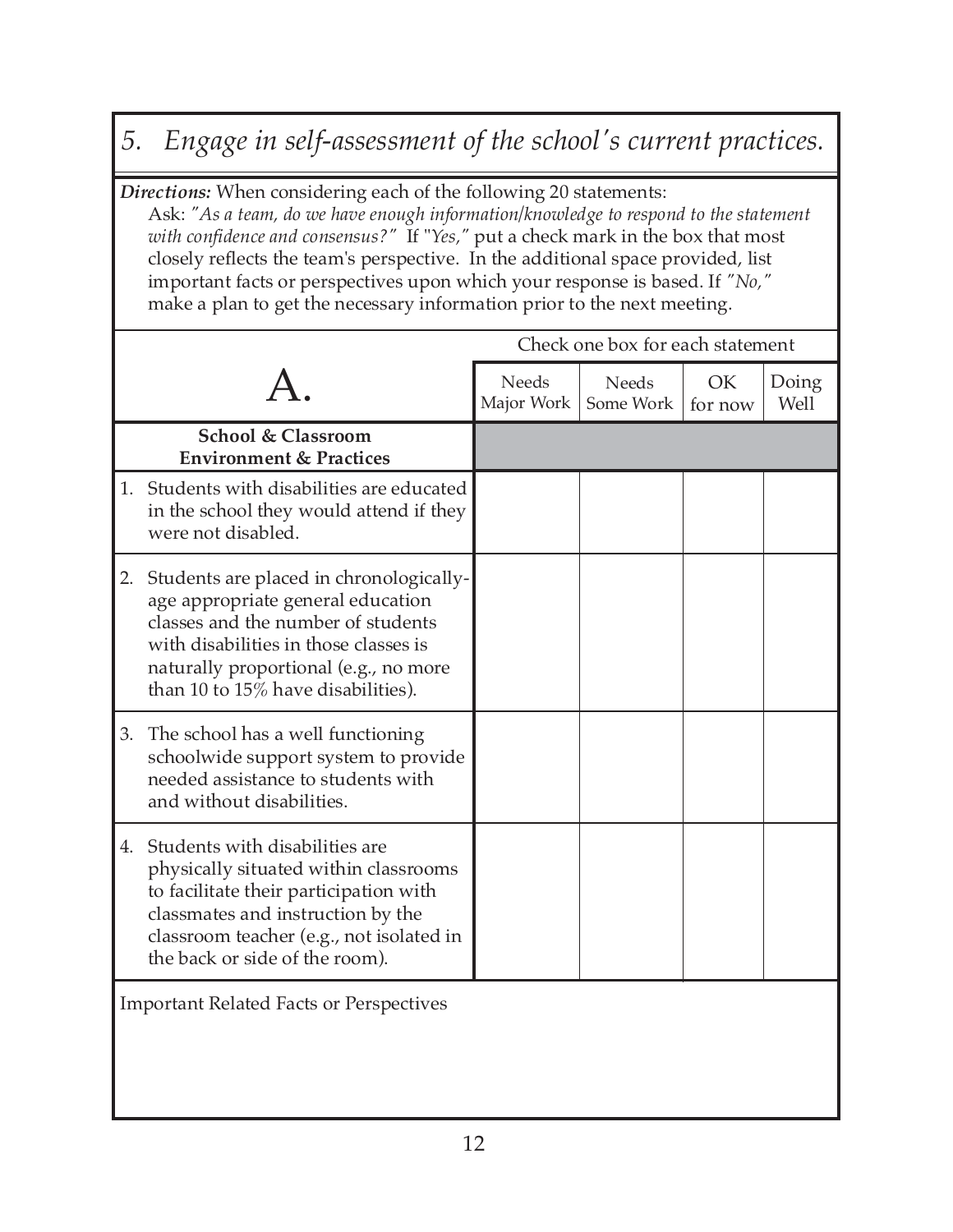|                                                                                                                                                                                                                                     |                            | Check one box for each statement |               |               |
|-------------------------------------------------------------------------------------------------------------------------------------------------------------------------------------------------------------------------------------|----------------------------|----------------------------------|---------------|---------------|
|                                                                                                                                                                                                                                     | <b>Needs</b><br>Major Work | Needs<br>Some Work               | OK<br>for now | Doing<br>Well |
| <b>Teacher Practices</b>                                                                                                                                                                                                            |                            |                                  |               |               |
| Teachers in our school have positive<br>5.<br>attitudes about including students<br>with a full range of disabilities as<br>members of their classroom<br>community.                                                                |                            |                                  |               |               |
| Teachers think it is their role to<br>6.<br>provide instruction for students with<br>a full range of disabilities who are<br>placed in their classrooms, rather than<br>primarily serving as hosts.                                 |                            |                                  |               |               |
| Teachers have the knowledge and<br>7.<br>skills to successfully differentiate<br>instruction for mixed-ability groups<br>that include students with and<br>without disabilities, within the context<br>of typical class activities. |                            |                                  |               |               |
| Teachers have working conditions<br>8.<br>(e.g., class size, class composition,<br>materials, supports) that facilitate<br>including and instructing students<br>with a full range of disabilities in their<br>classrooms.          |                            |                                  |               |               |
| <b>Important Related Facts or Perspectives</b>                                                                                                                                                                                      |                            |                                  |               |               |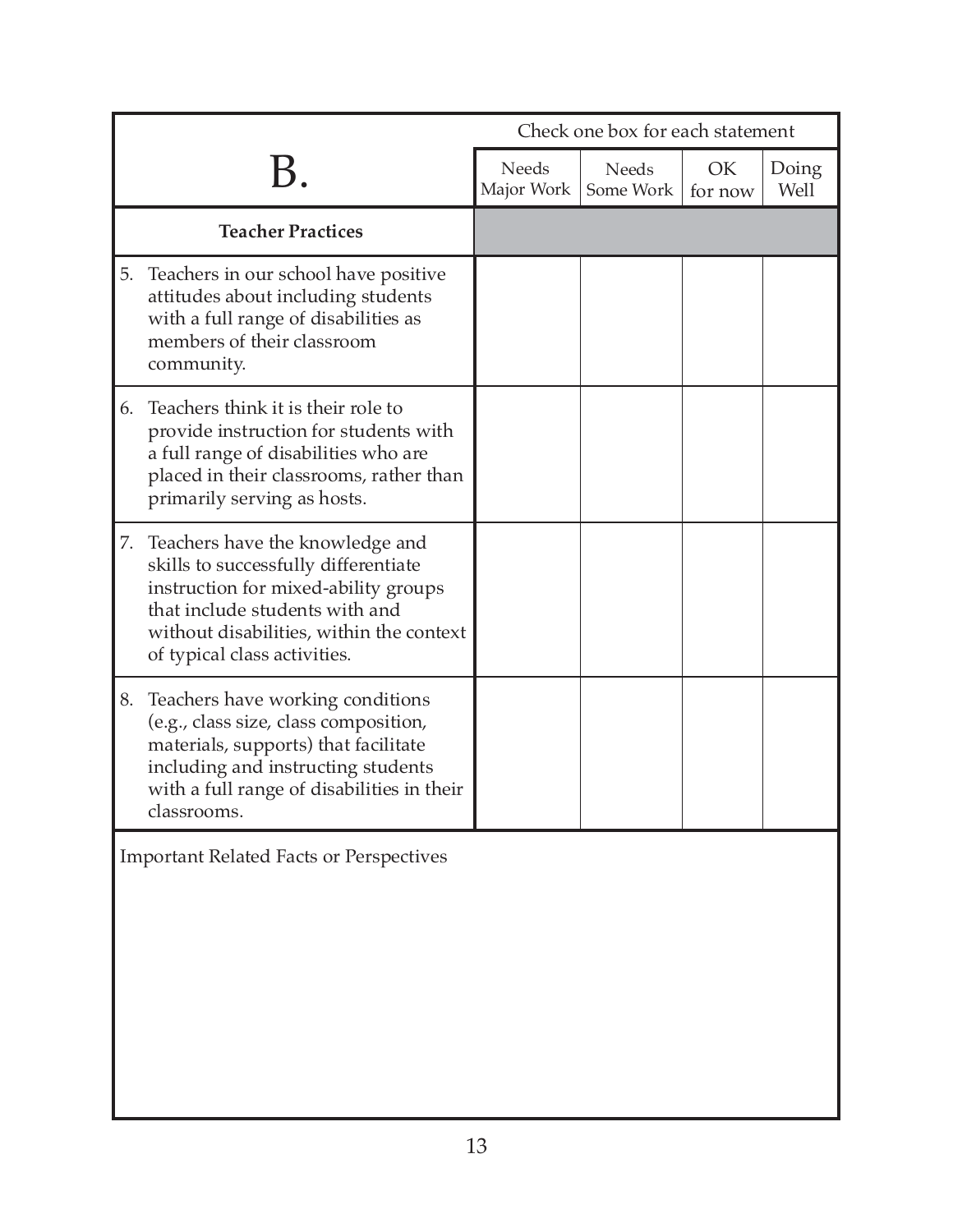|                                                                                                                                                                                                                                                                                       | Check one box for each statement |                           |               |               |
|---------------------------------------------------------------------------------------------------------------------------------------------------------------------------------------------------------------------------------------------------------------------------------------|----------------------------------|---------------------------|---------------|---------------|
|                                                                                                                                                                                                                                                                                       | <b>Needs</b><br>Major Work       | <b>Needs</b><br>Some Work | OK<br>for now | Doing<br>Well |
| <b>Special Educator Practices</b>                                                                                                                                                                                                                                                     |                                  |                           |               |               |
| Special education teachers have<br>9.<br>working conditions (e.g., manageable<br>caseload size, caseload composition,<br>materials, manageable number of<br>paraprofessionals to supervise) that<br>facilitate individualized special<br>education for students on their<br>caseload. |                                  |                           |               |               |
| 10. Special educators have the knowledge<br>of the general education curriculum<br>and standards and the skills to<br>successfully individualize curriculum<br>for students with disabilities.                                                                                        |                                  |                           |               |               |
| 11. Special educators have the knowledge<br>and skills to successfully differentiate<br>instruction within the context of class<br>activities for mixed-ability groups that<br>include students with and without<br>disabilities.                                                     |                                  |                           |               |               |
| <b>Important Related Facts or Perspectives</b>                                                                                                                                                                                                                                        |                                  |                           |               |               |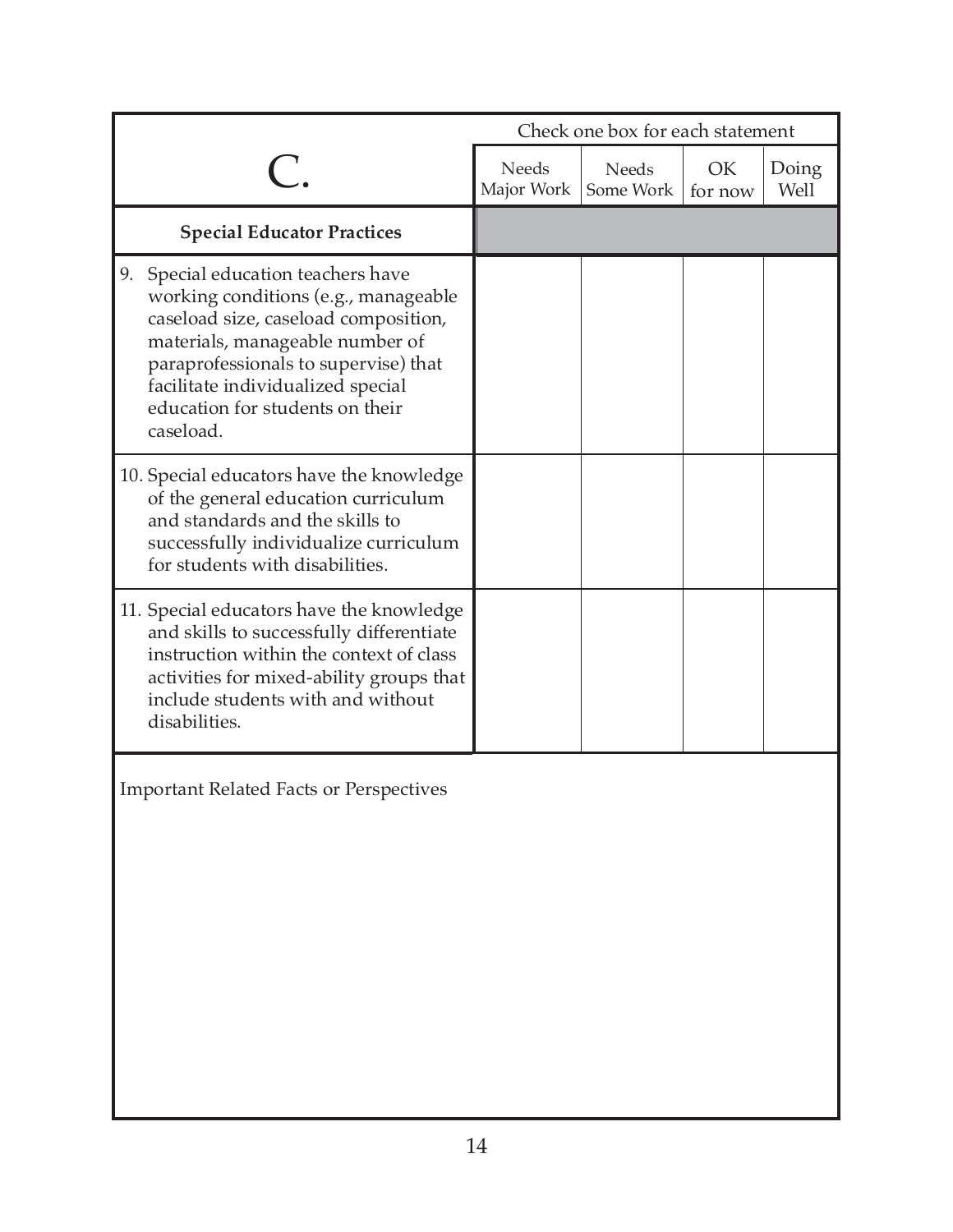|                                                                                                                                                                                                                                                                                                                                                                      | Check one box for each statement |                    |               |               |
|----------------------------------------------------------------------------------------------------------------------------------------------------------------------------------------------------------------------------------------------------------------------------------------------------------------------------------------------------------------------|----------------------------------|--------------------|---------------|---------------|
|                                                                                                                                                                                                                                                                                                                                                                      | Needs<br>Major Work              | Needs<br>Some Work | OK<br>for now | Doing<br>Well |
| Teacher & Special Educator<br>Collaboration                                                                                                                                                                                                                                                                                                                          |                                  |                    |               |               |
| 12. Teachers and special educators<br>schedule time to work with students<br>who have disabilities and collaborate<br>with each other by assigning<br>paraprofessionals to noninstructional<br>support tasks (e.g., clerical,<br>attendance, lunch, playground<br>supervision) and professionally<br>planned and supported instruction<br>(e.g., practice sessions). |                                  |                    |               |               |
| 13. Teachers and special educators are<br>familiar enough with all the students<br>in the classroom, the curriculum, and<br>instructional approaches, that the<br>temporary exchange of primary roles<br>can occur without major disruption to<br>students with or without disabilities.                                                                             |                                  |                    |               |               |
| 14. Teachers and special educators are<br>familiar enough with the various<br>educational and support needs of the<br>students with disabilities in the<br>classroom that the temporary absence<br>of a paraprofessional can occur<br>without major disruption to students<br>with or without disabilities.                                                          |                                  |                    |               |               |
| <b>Important Related Facts or Perspectives</b>                                                                                                                                                                                                                                                                                                                       |                                  |                    |               |               |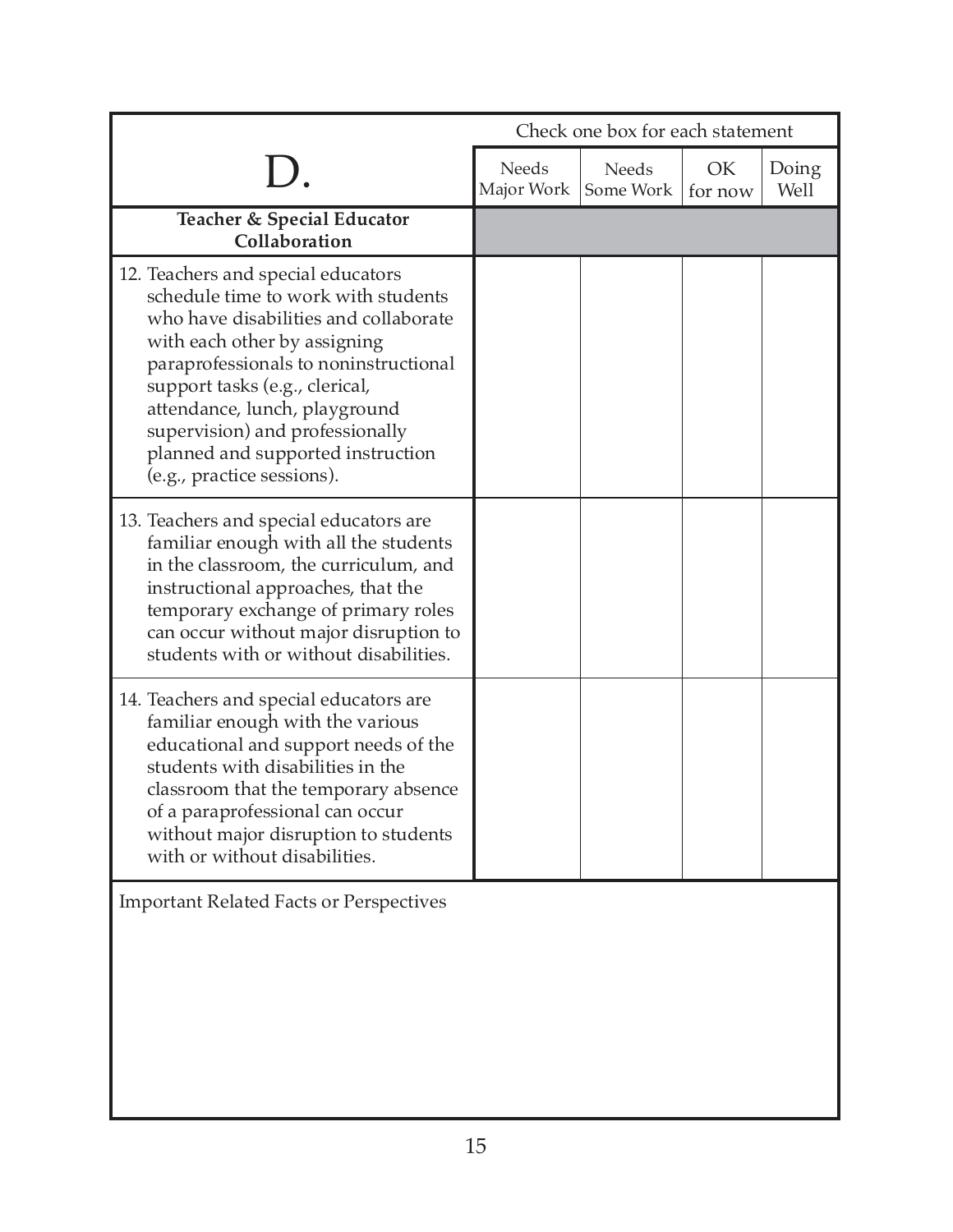|                                                                                                                                                                           | Check one box for each statement |                           |               |               |
|---------------------------------------------------------------------------------------------------------------------------------------------------------------------------|----------------------------------|---------------------------|---------------|---------------|
| Ε.                                                                                                                                                                        | <b>Needs</b><br>Major Work       | <b>Needs</b><br>Some Work | OK<br>for now | Doing<br>Well |
| <b>Family Information and Participation</b>                                                                                                                               |                                  |                           |               |               |
| 15. Families are well informed about how<br>the school defines appropriate and<br>potentially inappropriate roles of<br>paraprofessionals.                                |                                  |                           |               |               |
| 16. Families are well informed about the<br>potential benefits and drawbacks of<br>providing paraprofessional supports.                                                   |                                  |                           |               |               |
| 17. Families are well informed about<br>information the school considers to<br>determine whether paraprofessional<br>supports should be included in their<br>child's IEP. |                                  |                           |               |               |
| 18. Parents and students with disabilities<br>(when appropriate) participate as<br>team members in developing and<br>implementing the IEP.                                |                                  |                           |               |               |
| <b>Important Related Facts or Perspectives</b>                                                                                                                            |                                  |                           |               |               |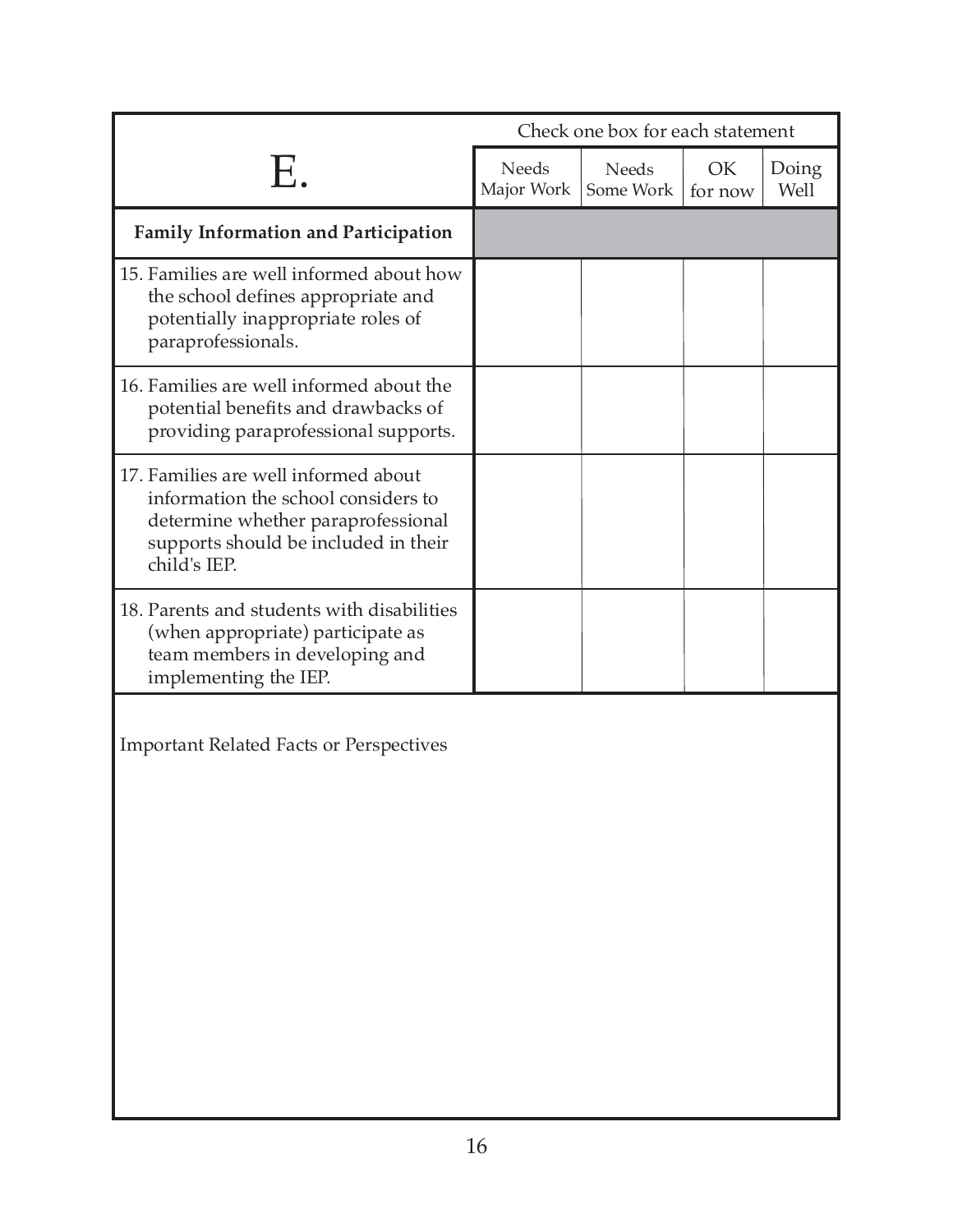|                                                                                                                                                           |                            |                    | Check one box for each statement |               |  |
|-----------------------------------------------------------------------------------------------------------------------------------------------------------|----------------------------|--------------------|----------------------------------|---------------|--|
| F.                                                                                                                                                        | <b>Needs</b><br>Major Work | Needs<br>Some Work | OK<br>for now                    | Doing<br>Well |  |
| <b>Students Participation</b><br>and Reciprocal Support                                                                                                   |                            |                    |                                  |               |  |
| 19. Students with and without disabilities<br>(when age-appropriate) are actively<br>involved in making decisions about<br>their own supports in schools. |                            |                    |                                  |               |  |
| 20. Classmates with and without<br>disabilities have opportunities to<br>provide natural supports to each other<br>or cross-age peers.                    |                            |                    |                                  |               |  |
| <b>Important Related Facts or Perspectives</b>                                                                                                            |                            |                    |                                  |               |  |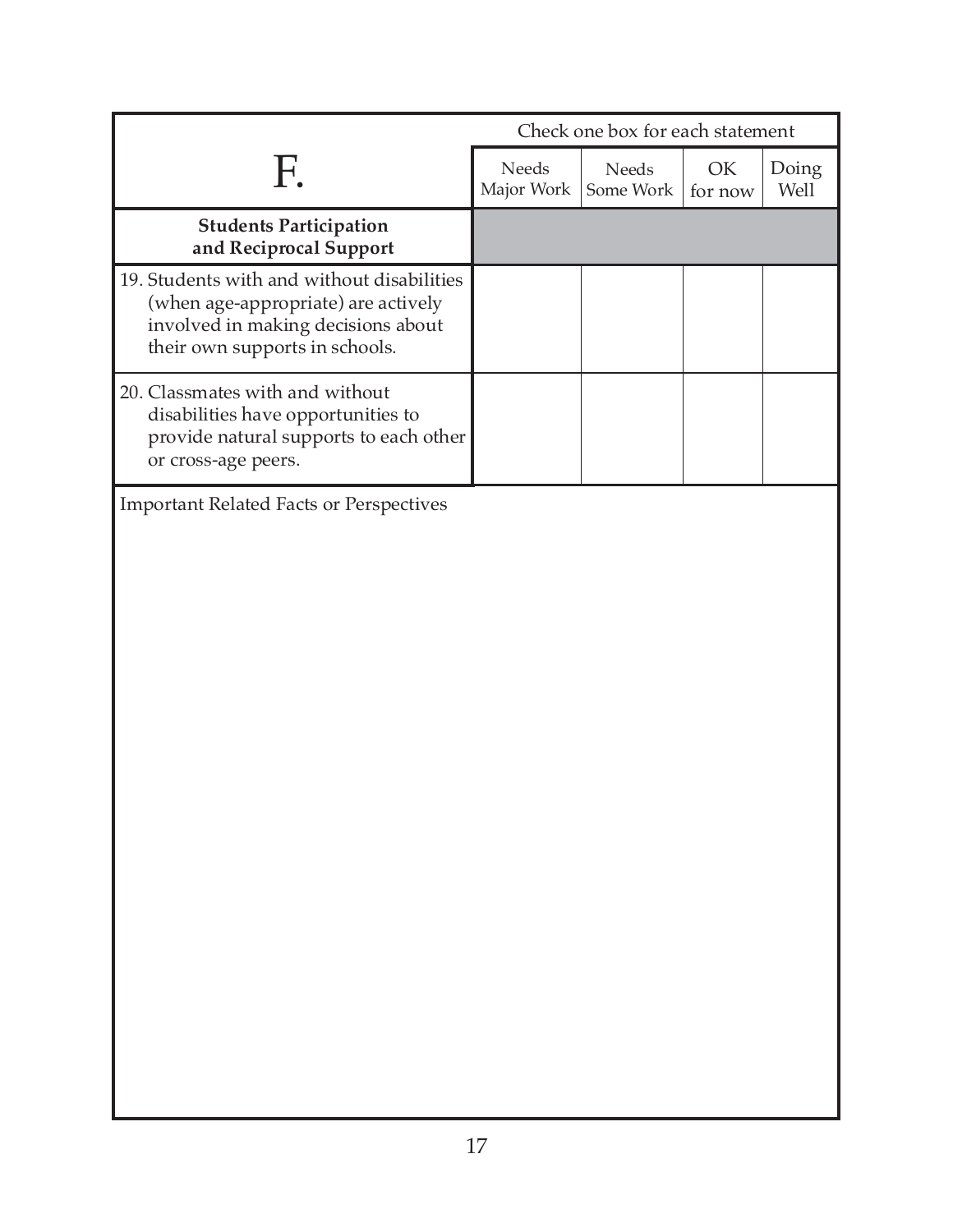- *6. Prioritize the areas of greatest need the team intends to work on first.*
- Base priority selections on your team's self-assessment ratings from Step 5, other relevant facts, perspectives, and agreed upon criteria (e.g., importance, cost, simplicity, time to enact, number of people affected).
- Below, list a maximum of five items from the 20 items included in Step 5 that reflect your team's priorities. Feel free to reword the items in ways that make sense to your team.
- **CIRCLE** a subset of the ranked items that your team proposes to work on first. You can begin by working on any number of priorities. Since some priorities are more complex than others, select what you think you can reasonably accomplish in a specified time period (e.g., the school year).

# *Our Team's Top 5 Priorities are:*

| <u>Rank</u><br>#1 | <b>Item Number and Description (from Step 5)</b> |
|-------------------|--------------------------------------------------|
| #2                |                                                  |
| #3                |                                                  |
| #4                |                                                  |
| #5                |                                                  |
|                   | $\sim$                                           |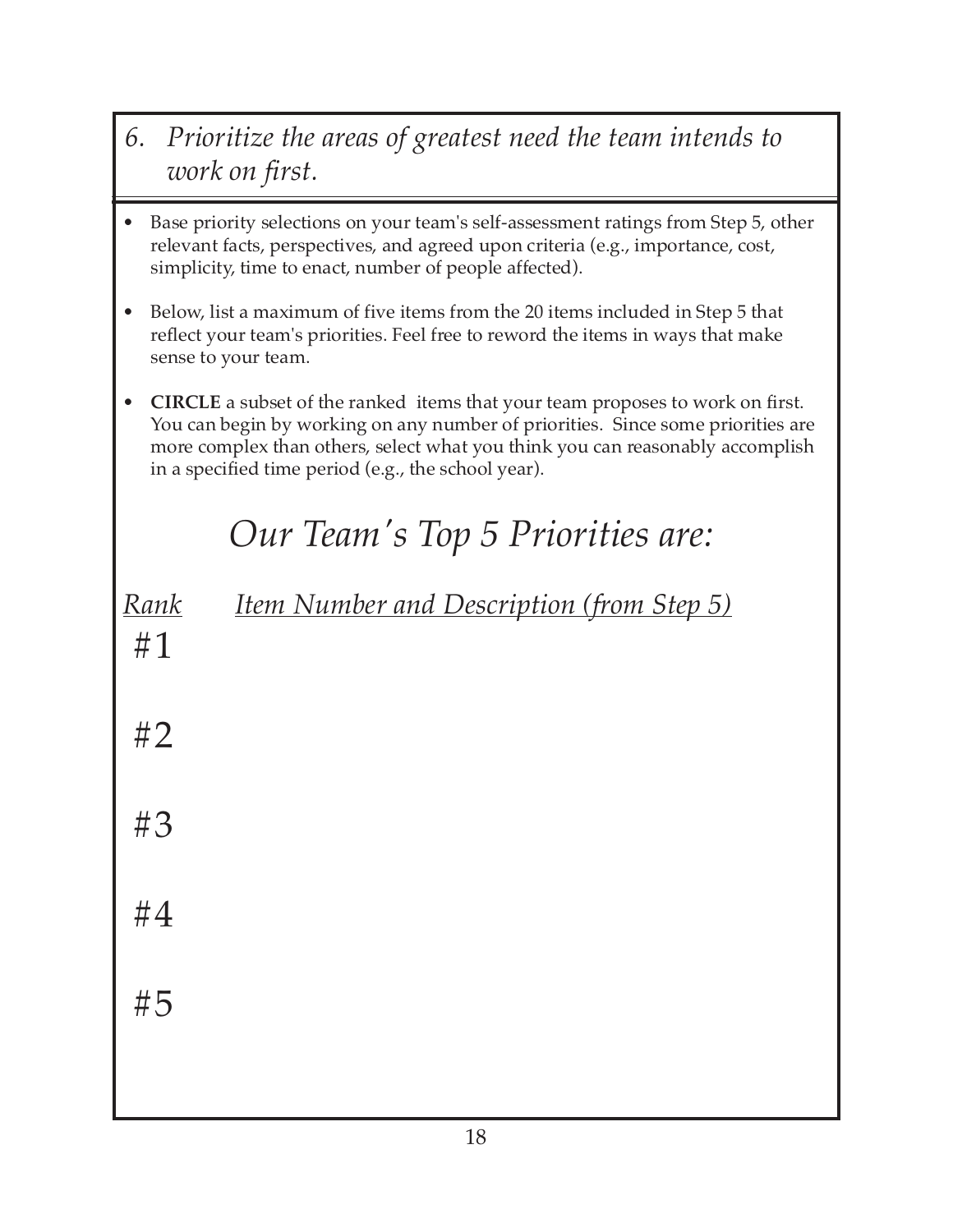## *7. Consider possibilities to adopt, adapt or invent alternatives to address selected priorities.*

Now your team is ready to consider possibilities using the *Brainstorming Worksheet*. Don't be too quick to come to a decision. Part of effective problemsolving is deferring judgment, generating quantity of ideas, and being open to new possibilities. Then, once you have considered many possibilities, it will be time to evaluate your ideas and converge on what actions you will take.

Given the range and complexity of priorities your team has identified, it is quite likely that no single alternative will be sufficient to address the needs. Therefore, be thinking about a *package of alternatives* you can pursue. The number of alternatives and their size is up to your school to decide.

As you start to consider which alternatives to put in your school's package, be thinking about *alternatives you can act on quickly* while you work on developing *others that will take longer* to put in place. To assist your team, we suggest you begin by considering whether any existing alternatives make sense in your situation, then moving on to considering adaptations of existing alternatives. Finally, if *adopting* or *adapting* doesn't meet the need, it's time for your team to get very creative and consider *inventing* something that works in your school.

*Directions:* For each ranked priority that your team circled in Step 6 (p. 18) use a *Brainstorming Worksheet* (see pp. 23-25) to consider possibilities and evaluate them.

#### *A. Start by Restating Each Identified Priority Using IWWMW…*

*IWWMW* stands for *"In what ways might we…"* Problem-solving research suggests that idea-generation is facilitated when problems are restated in the affirmative and put into a question format. For example, rather than *"How can we avoid having students with disabilities isolated within the classroom?"* we could say, *"In what ways might we ensure that students with disabilities are physically situated within classrooms to facilitate their participation with classmates and instruction by the classroom teacher?"*

Each of the 20 items included in the *Self-Assessment* lists (Step 5) is stated in the affirmative. They represent the other side of the coin when compared to the problem statements in the *Screening* tool (Step 2). Step 7 starts by taking each of the priorities you selected in Step 6 and putting them in a question format starting with *IWWMW.* Sometimes the original wording will fit just right; at other times you will want to modify the language of the item to better focus on your vision for your school.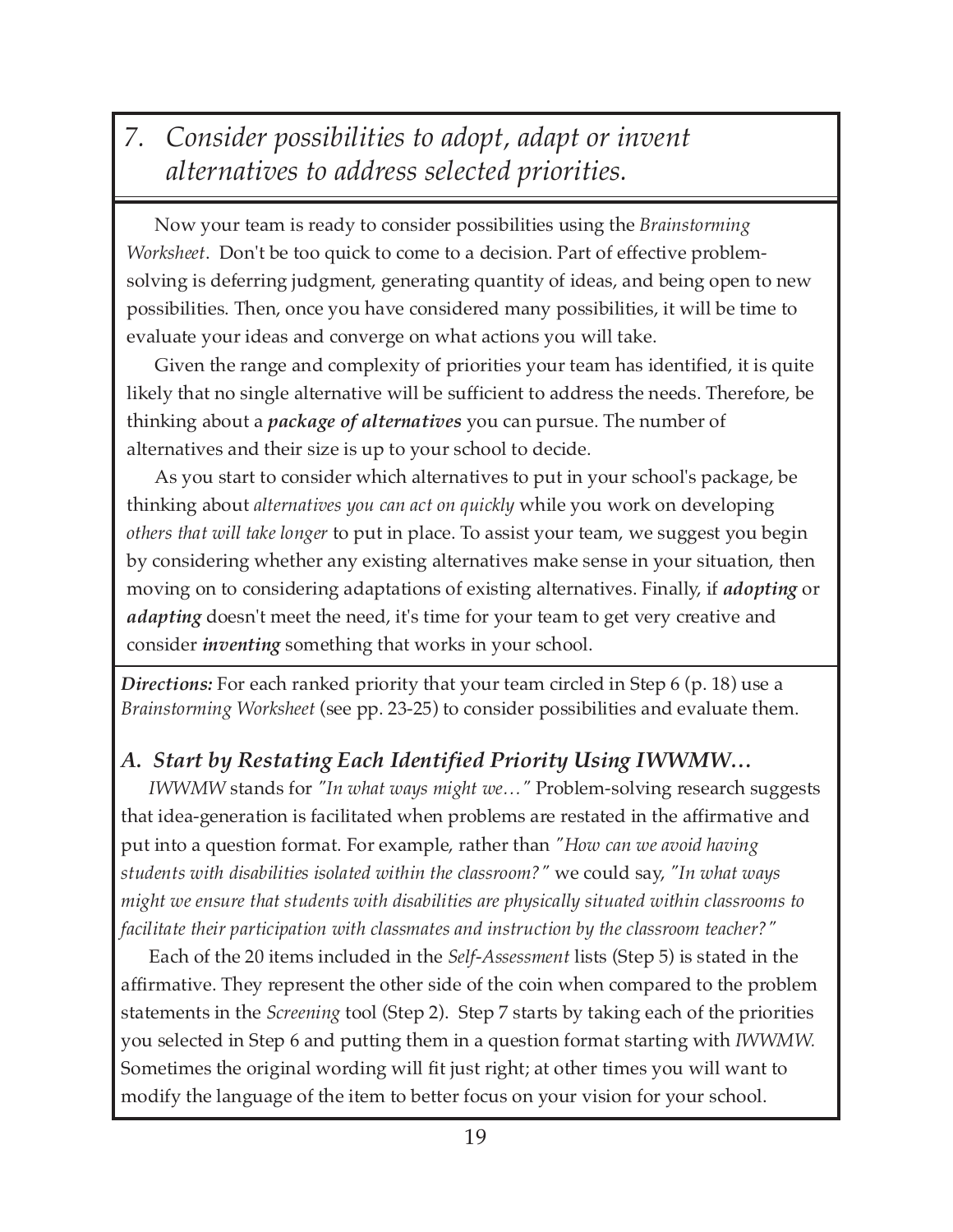#### *B. Brainstorm Possibilities (Approach this task in three phases):*

*• Consider Adopting an Existing Alternative (or set of alternatives)* In other words, try to avoid reinventing the wheel. Use the information you read about in Step 4. Also, refer to the "Match Matrix" on page 22; it cross-references each of the 20 self-assessment items with two of the most obvious existing alternatives that can be considered to address the need. Although other boxes in the matrix could reasonably be marked, we offer a couple to getting the ball rolling. Your team may find that unmarked alternatives are appropriate.

#### *• Consider Adapting Existing Alternatives*

Sometimes existing alternatives do not fit a school's need in their known forms -- that's when it is time to consider *adapting* existing alternatives, this means making adjustments so that it fits in your school. *Idea-joggers*, from creative problem-solving, can be used to play with ideas to adapt them, Idea-joggers prompt us to think about known facts and ideas in knew ways. So take existing alternatives or related facts that you think hold promise and ask questions such as:

#### *What new variation might we generate if we took the original idea and…*

*made it bigger? made it smaller? rearranged it? stretched it? reversed it? eliminated it? twisted it? looked at it from the inside out? turned it upside down?*

#### *• Invent New Ideas*

When adopting or adapting existing alternatives doesn't meet your school's need, it is time to consider inventing something new. At its heart, generating new ideas is about discovering new relationships between known facts. So refer to the relevant facts you collected during the *Self-Assessment* step of this process. Use the *Idea-Joggers* listed above along with the following strategies:

- Emphasize the generation of a quantity of ideas (to help get past the obvious)
- Defer judgment (don't judge ideas prematurely)
- Be open to seemingly wild or unconventional ideas
- Encourage hitchhiking on ideas
- Rely on relevant facts to help spur ideas
- Use metaphors and analogies to generate ideas
- Use *forced relationships* (looking for connections, similarities, associations, between seemingly unrelated objects or ideas)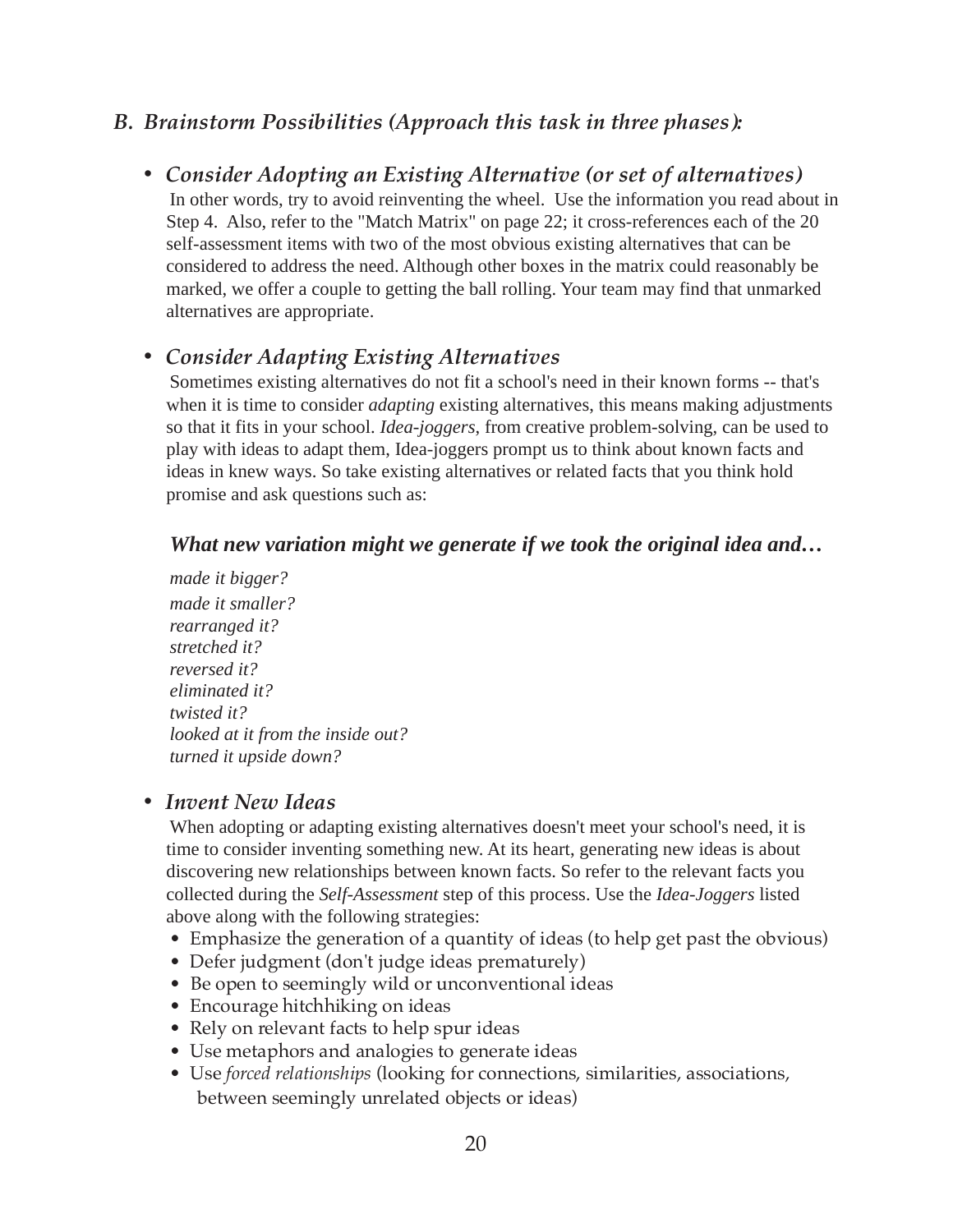#### *C. Determine Criteria*

Determine a set of criteria to help your team decide which of the brainstormed possibilities are most suitable for your situation.

*Example Criteria:*

- matches highly focus need area identified in Step 3
- doable
- cost
- time to enact
- number of faculty and staff affected
- number of students affected
- proposed impact on student learning
- consistency with the IDEA
- other criteria your team determines

#### *D. Evaluate Ideas Using Criteria*

**Evaluate a subset of your team's most promising ideas** based on the criteria you choose (see grid on Brainstorming Worksheet). You can use whatever scoring scheme makes sense to you (e.g., check marks; plus/minus; rating scale). If you want to you can weight certain criteria if you think they are more important than others. You need not evaluate every idea, just the most promising ones.

#### *E. Select the Ideas to Pursue*

Use your evaluation of the ideas to help you **select the ideas you will pursue**. Do not use the criteria as a "formula" to make the decision for you, but as a way to guide your evaluation and discussion about what you want to do. **Circle the most promising set of ideas**.

## *Repeat the use of the Brainstorming Worksheet for each of the priorities you selected in Step 6*

### *Incubation!!*

*There is purposely a break between this brainstorming activity (which occurs during the third team meeting) and Action-Planning (which occurs during the fourth meeting). This allows team members an opportunity to think about their ideas, away from the meeting process. This often leads to new connections that can help in planning.*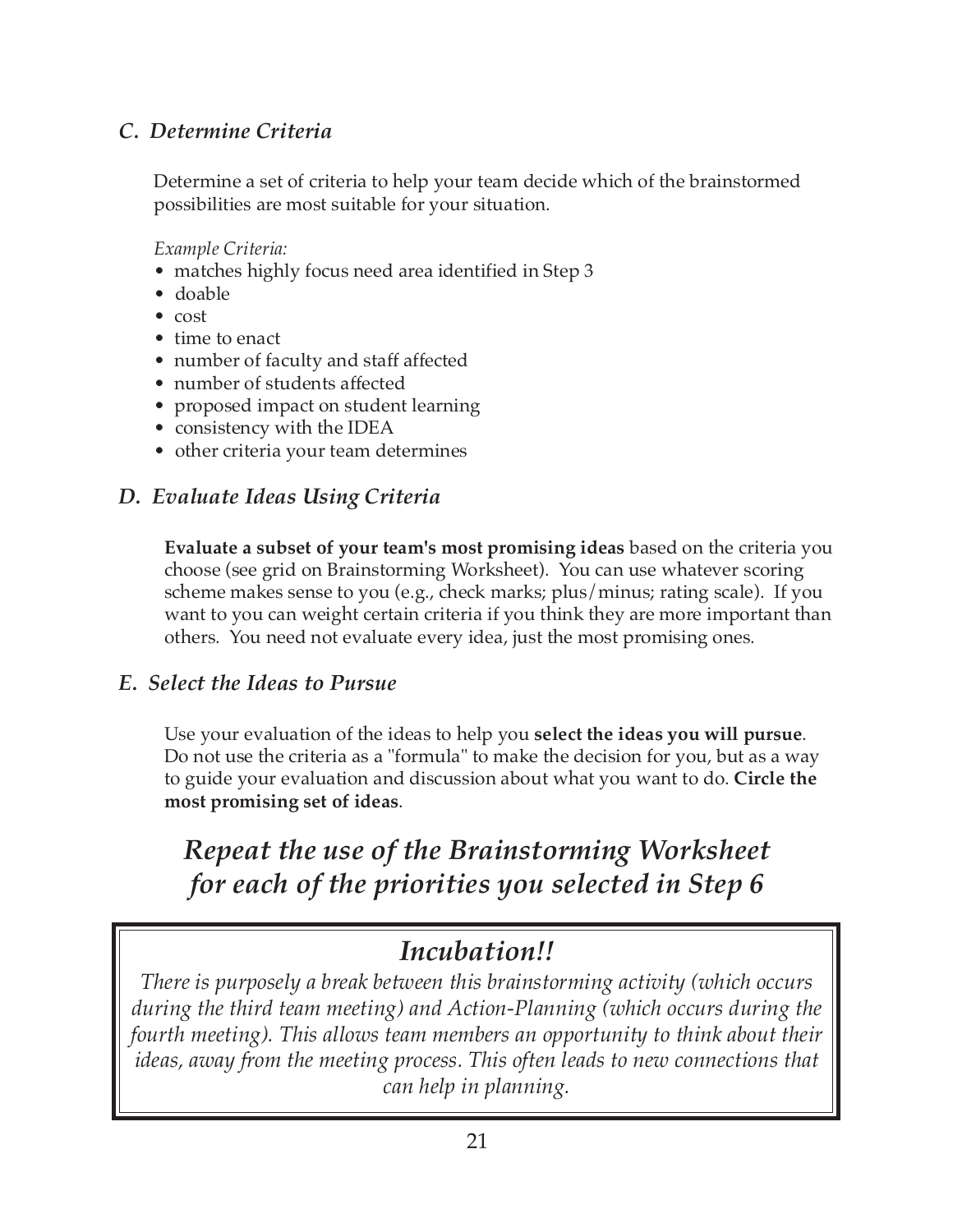| lylatrix for lylatching Existing Alternatives to 5elf-Assessea Priorities. |                          |               |           |                |                |           |                |           |           |                 |           |           |           |                |                                     |           |           |           |           |           |
|----------------------------------------------------------------------------|--------------------------|---------------|-----------|----------------|----------------|-----------|----------------|-----------|-----------|-----------------|-----------|-----------|-----------|----------------|-------------------------------------|-----------|-----------|-----------|-----------|-----------|
| Existing                                                                   |                          |               |           |                |                |           |                |           |           |                 |           |           |           |                | Self-Assessment Items (from Step 5) |           |           |           |           |           |
| Alternatives<br>(from Step 4)                                              | $\overline{\phantom{0}}$ | $\mathcal{L}$ | $\infty$  | $\overline{4}$ | $\overline{S}$ | $\circ$   | $\overline{C}$ | $\infty$  | $\circ$   | $\overline{10}$ | $\Box$    | 12        | 13        | $\overline{1}$ | 15                                  | 16        | 17        | 18        | 19        | $\Omega$  |
| Resource Reallocation<br>$\overline{\phantom{a}}$                          |                          |               |           |                |                |           |                |           | $\bullet$ |                 |           | $\bullet$ |           |                |                                     |           |           |           |           |           |
| $Co-Teaching$<br>$\overline{\mathcal{N}}$                                  |                          |               |           |                |                | $\bullet$ |                |           |           |                 |           |           |           | ●              |                                     |           |           |           |           |           |
| Dual-Certified Teachers<br><u>က်</u>                                       |                          |               |           |                |                | $\bullet$ |                |           |           | D               |           |           |           |                |                                     |           |           |           |           |           |
| Building Capacity<br>$\ddot{ }$                                            |                          |               | $\bullet$ |                | $\bullet$      |           | $\bullet$      |           |           | $\bullet$       | $\bullet$ |           | $\bullet$ | $\bullet$      |                                     |           |           |           |           |           |
| Reassigning Roles<br>ທ່                                                    |                          |               |           |                |                |           |                |           |           |                 |           | $\bullet$ |           |                |                                     |           |           |           |           |           |
| Differentiated Teacher Roles<br>$\dot{\circ}$                              |                          |               |           |                |                |           |                | $\bullet$ |           |                 |           |           |           |                |                                     |           |           |           |           |           |
| 7. Improving Working Conditions of<br>Special Educators                    |                          |               |           |                |                |           |                |           |           |                 |           |           |           |                |                                     |           |           |           |           |           |
| Improving Working Conditions of<br>General Educators<br>$\infty$           |                          |               |           |                | $\bullet$      |           |                | $\bullet$ |           |                 |           |           |           |                |                                     |           |           |           |           |           |
| Peer Support Strategies<br>o.                                              |                          |               |           |                |                |           |                |           |           |                 |           |           |           |                |                                     |           |           |           | $\bullet$ | $\bullet$ |
| 10. Self-Determination                                                     |                          |               |           |                |                |           |                |           |           |                 |           |           |           |                | $\bullet$                           | $\bullet$ | $\bullet$ | $\bullet$ | $\bullet$ | $\bullet$ |
| Information Sharing<br>11.                                                 | $\bullet$                | $\bullet$     |           | $\bullet$      |                |           |                |           |           |                 |           |           |           |                | $\bullet$                           |           |           |           |           |           |
| Physical Placement &<br>Rearrangement<br>$\frac{1}{2}$                     | $\overline{\bullet}$     | $\bullet$     |           | $\bullet$      |                |           |                |           |           |                 |           |           |           |                |                                     |           |           |           |           |           |
|                                                                            |                          |               |           |                |                |           |                |           |           |                 |           |           |           |                |                                     |           |           |           |           |           |

od Drioritios *Matrix for Matching Existing Alternatives to Self-Assessed Priorities*  $\mathbf{r}$  $\ddot{\cdot}$ Matrix for Matolina Evicting Altownstipso to Colf Acc.

• = two of the most obvious connections between self-assessment priorities and existing alternatives  $\bullet$  = two of the most obvious connections between self-assessment priorities and existing alternatives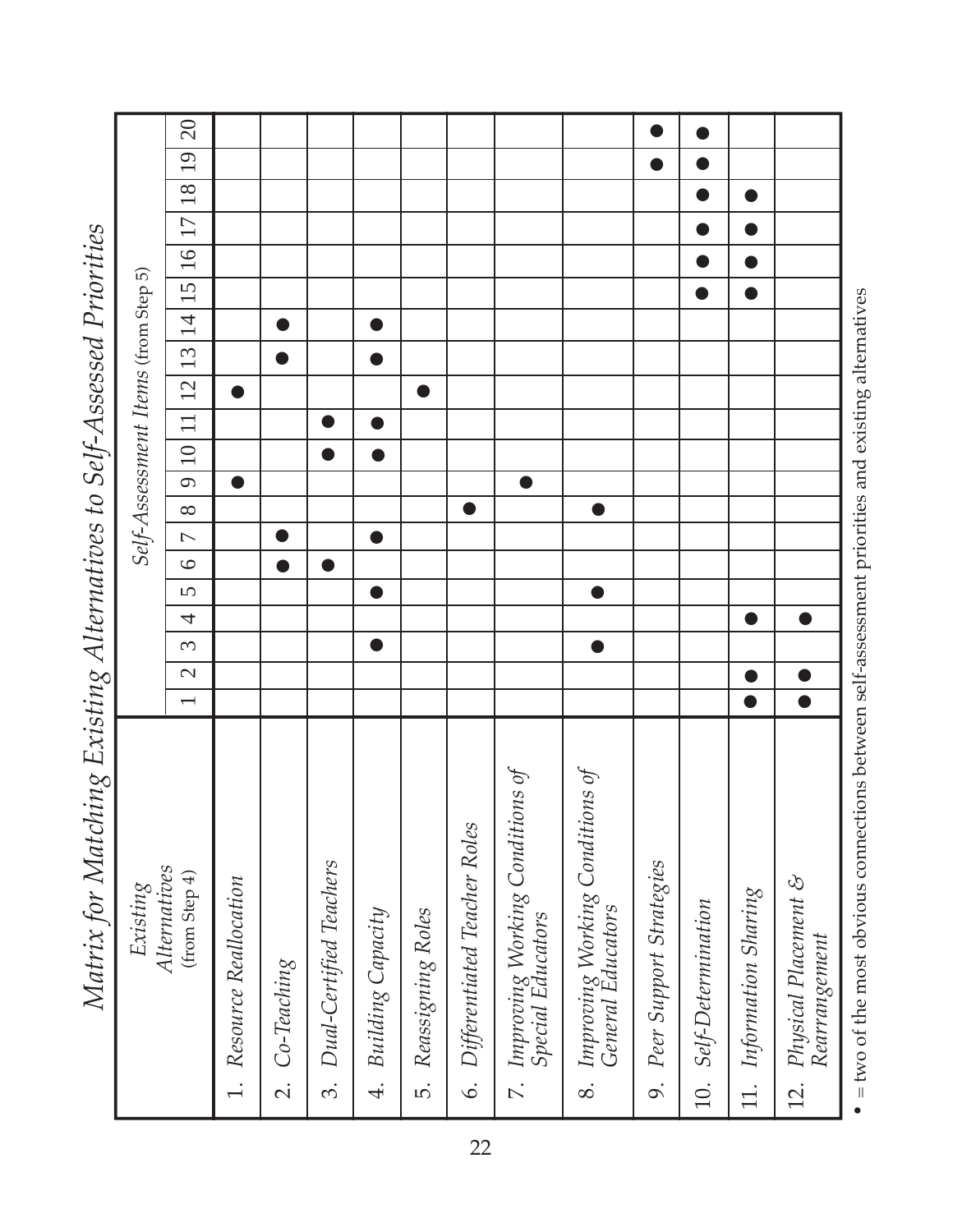|  |  | A. In what ways might we |  |
|--|--|--------------------------|--|
|  |  |                          |  |

| A. In what ways might we                          |  |  |                                                         |  |
|---------------------------------------------------|--|--|---------------------------------------------------------|--|
|                                                   |  |  |                                                         |  |
| Brainstorming                                     |  |  | C. Determine Criteria                                   |  |
| Worksheet<br><b>B.</b> Brainstormed Possibilities |  |  |                                                         |  |
|                                                   |  |  | D. Evaluate Ideas Using Criteria                        |  |
|                                                   |  |  |                                                         |  |
|                                                   |  |  |                                                         |  |
|                                                   |  |  |                                                         |  |
|                                                   |  |  |                                                         |  |
|                                                   |  |  |                                                         |  |
|                                                   |  |  |                                                         |  |
|                                                   |  |  |                                                         |  |
|                                                   |  |  |                                                         |  |
|                                                   |  |  |                                                         |  |
|                                                   |  |  |                                                         |  |
|                                                   |  |  |                                                         |  |
|                                                   |  |  |                                                         |  |
|                                                   |  |  |                                                         |  |
|                                                   |  |  |                                                         |  |
|                                                   |  |  |                                                         |  |
|                                                   |  |  |                                                         |  |
|                                                   |  |  |                                                         |  |
|                                                   |  |  |                                                         |  |
|                                                   |  |  |                                                         |  |
|                                                   |  |  | E. Select the Ideas to Pursue<br>(indicate by circling) |  |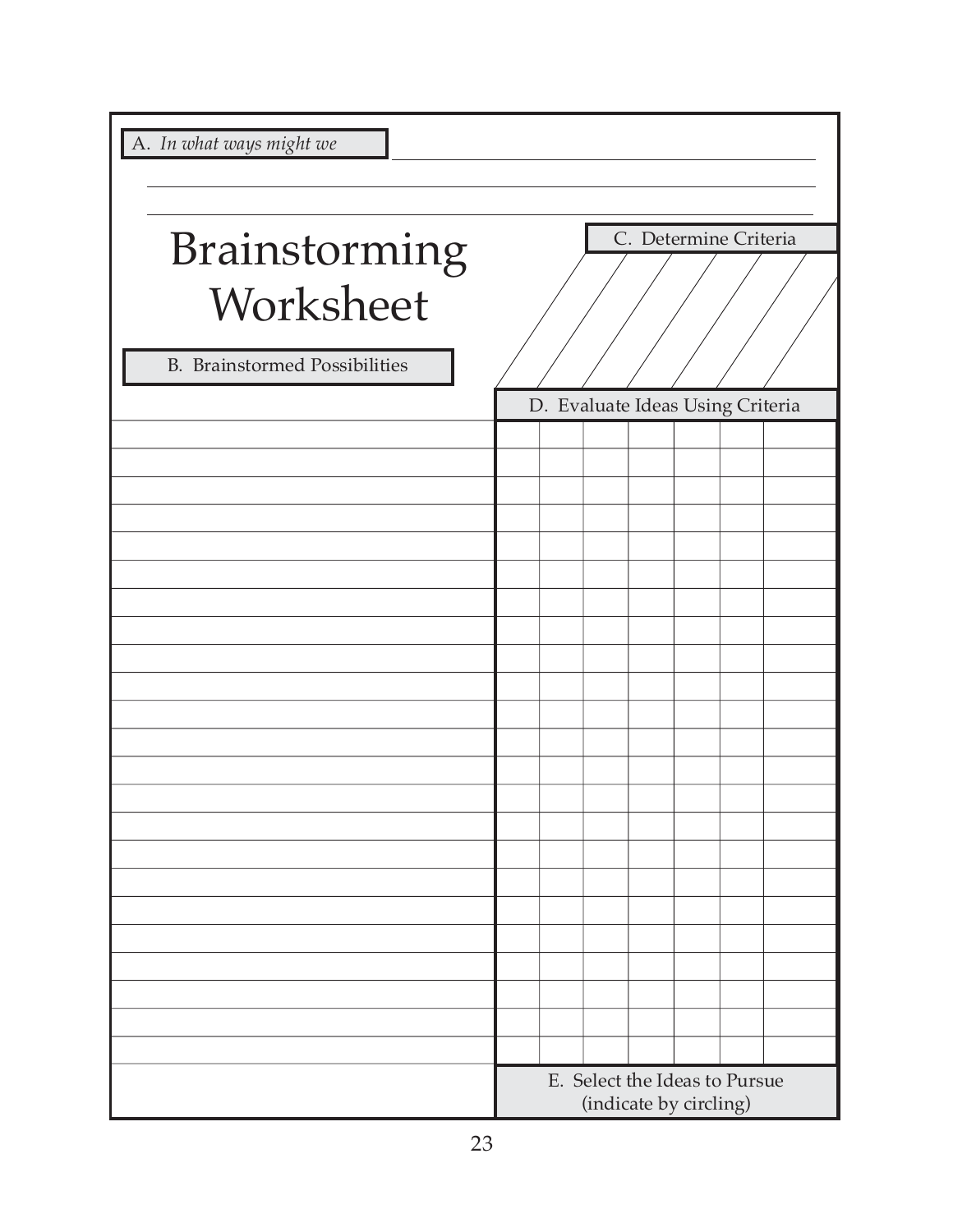| A. In what ways might we                                           |  |  |                                                         |  |
|--------------------------------------------------------------------|--|--|---------------------------------------------------------|--|
|                                                                    |  |  |                                                         |  |
| Brainstorming<br>Worksheet<br><b>B.</b> Brainstormed Possibilities |  |  | C. Determine Criteria                                   |  |
|                                                                    |  |  | D. Evaluate Ideas Using Criteria                        |  |
|                                                                    |  |  |                                                         |  |
|                                                                    |  |  |                                                         |  |
|                                                                    |  |  |                                                         |  |
|                                                                    |  |  |                                                         |  |
|                                                                    |  |  |                                                         |  |
|                                                                    |  |  |                                                         |  |
|                                                                    |  |  |                                                         |  |
|                                                                    |  |  |                                                         |  |
|                                                                    |  |  |                                                         |  |
|                                                                    |  |  |                                                         |  |
|                                                                    |  |  |                                                         |  |
|                                                                    |  |  | E. Select the Ideas to Pursue<br>(indicate by circling) |  |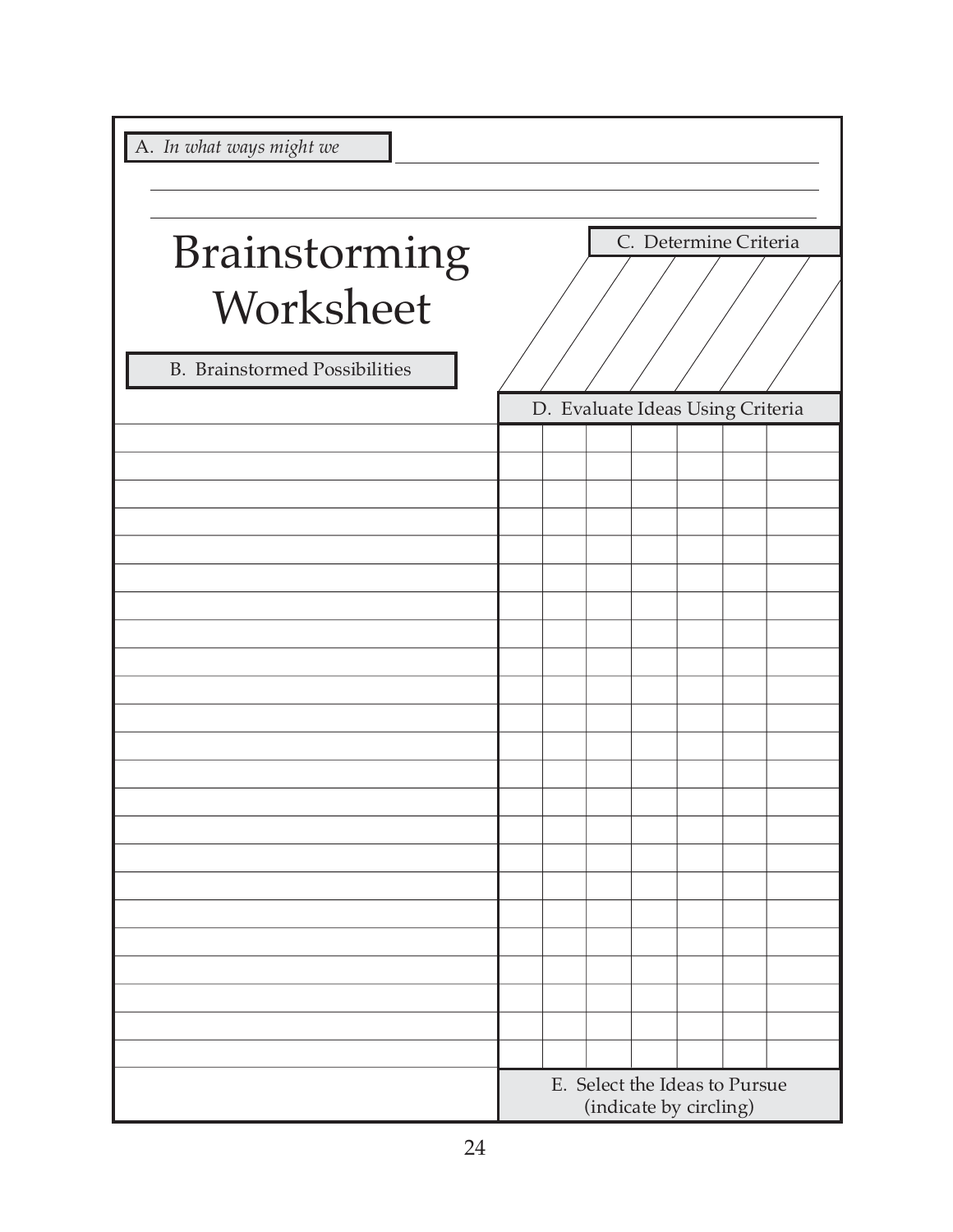| A. In what ways might we                          |  |  |                                                         |  |
|---------------------------------------------------|--|--|---------------------------------------------------------|--|
|                                                   |  |  |                                                         |  |
| Brainstorming                                     |  |  | C. Determine Criteria                                   |  |
| Worksheet<br><b>B.</b> Brainstormed Possibilities |  |  |                                                         |  |
|                                                   |  |  | D. Evaluate Ideas Using Criteria                        |  |
|                                                   |  |  |                                                         |  |
|                                                   |  |  |                                                         |  |
|                                                   |  |  |                                                         |  |
|                                                   |  |  |                                                         |  |
|                                                   |  |  |                                                         |  |
|                                                   |  |  |                                                         |  |
|                                                   |  |  |                                                         |  |
|                                                   |  |  |                                                         |  |
|                                                   |  |  |                                                         |  |
|                                                   |  |  |                                                         |  |
|                                                   |  |  |                                                         |  |
|                                                   |  |  |                                                         |  |
|                                                   |  |  |                                                         |  |
|                                                   |  |  |                                                         |  |
|                                                   |  |  |                                                         |  |
|                                                   |  |  |                                                         |  |
|                                                   |  |  |                                                         |  |
|                                                   |  |  |                                                         |  |
|                                                   |  |  |                                                         |  |
|                                                   |  |  |                                                         |  |
|                                                   |  |  | E. Select the Ideas to Pursue<br>(indicate by circling) |  |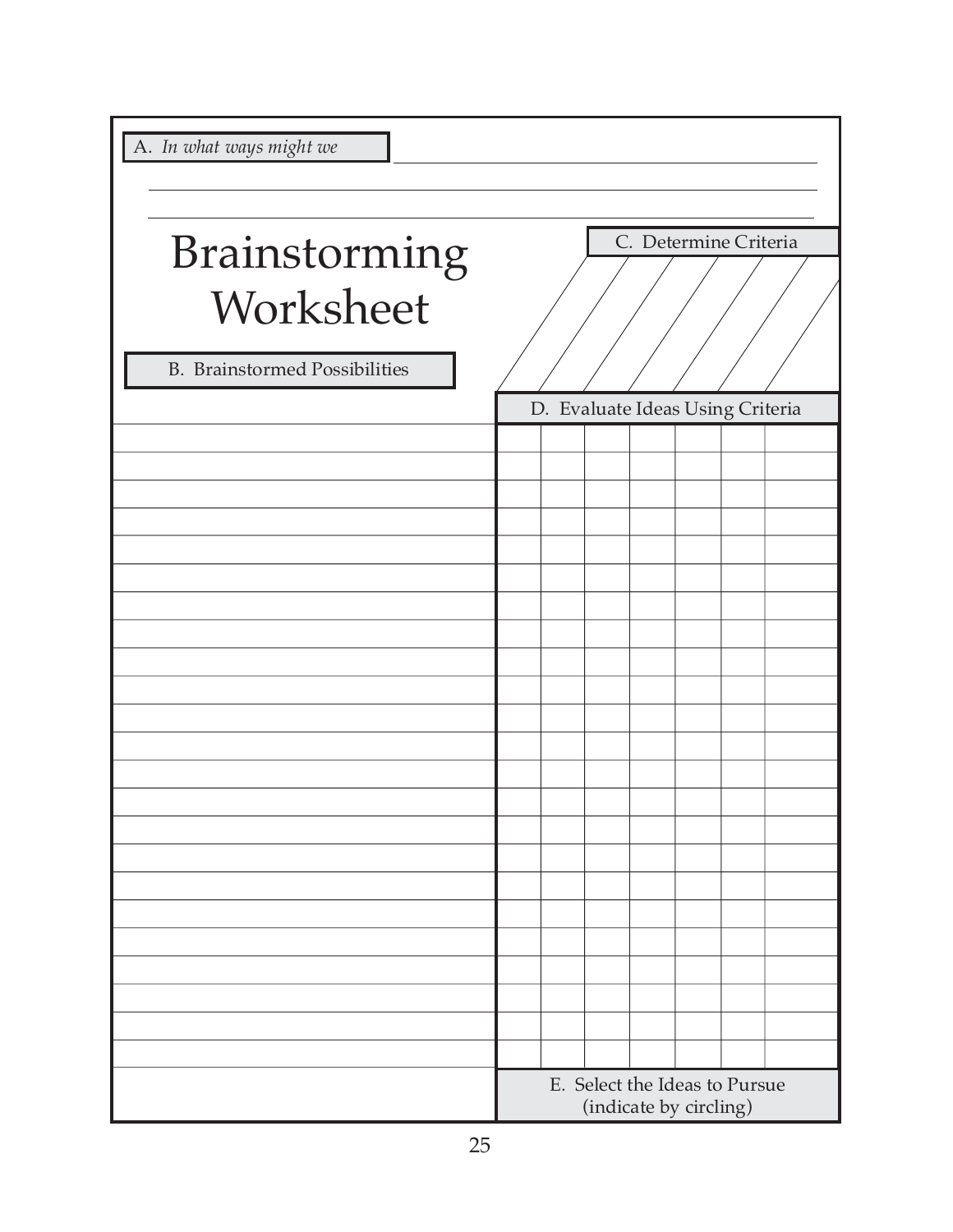### *8. Develop an Action Plan and Evaluation Plan.*

*Directions and Information:* For each identified priority and corresponding brainstorming worksheet, complete one Action Plan & Evaluation Plan form. These forms may not provide sufficient room to record all the details you would like, so keep additional records. These forms are designed to present a summary of key points and clearly communicate your team's *Chain of Reasoning*. This starts with your selected actions, leads to proposed outputs of those actions, and ultimately to student outcomes. Here are suggested steps for completing the form:

#### *A. List the Priority Number (from Step 6) in the space provided.*

*B. Write the IWWMW question from the Brainstorming Worksheet.*

#### *C. In the column labeled "Actions/Ideas" expand on the ideas you selected during brainstorming:*

- List your team's idea(s) and plan in a way that makes sense to your team.
- Describe the logistics (e.g., What will be done, by whom, when?).
- Identify resources needed to implement your plan.

*D. In the column labeled "Proposed Outputs" expand your chain of reasoning by linking your selected actions to proposed outputs that reflect what those actions are intended to do to improve education for students with disabilities.*

- **Check the box(es)** that most appropriately match your team's intentions.
- For each checked box, **list the types of data** your team thinks would be important to collect to determine if your proposed intentions are being realized. Develop a data collection plan.
- *E. In the column labeled "Student Outcomes" expand your chain of reasoning by linking your proposed outputs to anticipated student outcomes.*
	- **Check the box(es)** that most appropriately match the student outcomes your team hopes to achieve through its actions.
	- For each checked box, **list the types of data** your team thinks would be important to collect to determine if your proposed intentions are resulting in the anticipated student outcomes. Develop a data collection plan.
- *F. Implement plans and record progress (use Implementation Notes pp. 31-33)*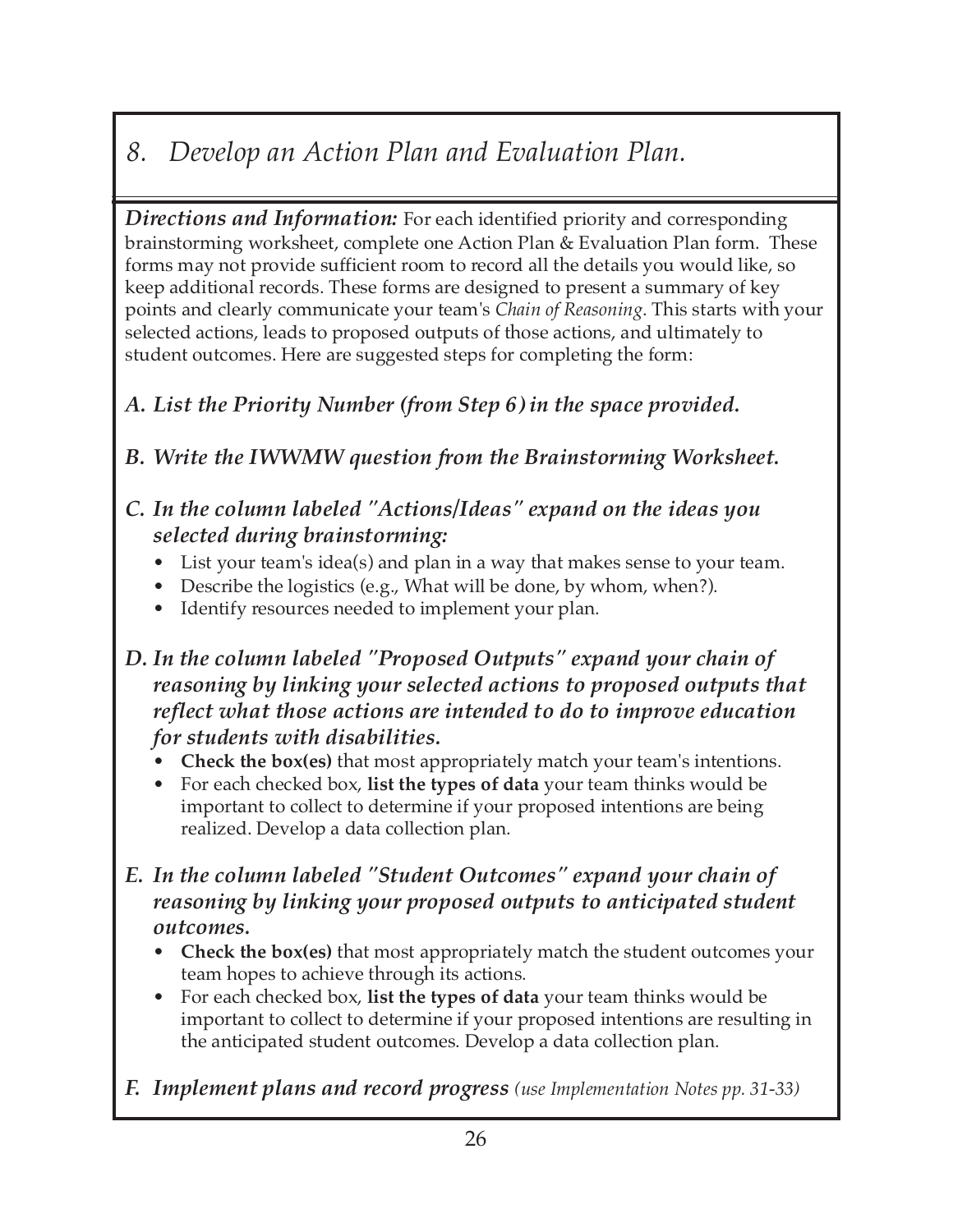#### **Example 1:**

Let's imagine that in the **Actions/Ideas column** your team listed *"Resource Reallocation"* as one of its ideas. This was specifically described as reallocating funds currently designated for four paraprofessional positions to hire one special educator. A second action in the same column was to pursue *"Reassigning Roles"*, specifically to establish a Paperwork Paraprofessional role designed to free up potential time for teachers and special educators. In the **Proposed Outputs column** your team might check the box, *"Increased teacher and special educator instructional contact time with students,"* as a logical link in the chain of reasoning. In the space for data, the team might write, *"Measure increase in the amount of instructional contact time teachers and special educators have with students who have disabilities."* In the **Student Outcomes column** your team might check the box, *"Academic Achievement,"* and in the space for data might write, *"Test scores, grades, portfolio evidence, and progress on IEP goals"*. This extends the chain of reasoning because the team hopes that the increase in instructional time leads to student achievement.

#### **Example 2:**

Let's imagine that in the **Actions/Ideas column** your team listed *"Peer Support Strategies" as* one of its ideas and specified its components. This was selected because the team recognized that too many students with disabilities were receiving supports that could be provided more naturally by peers. In the **Proposed Outputs column** your team might check the box, *"More effective use of professional, paraprofessional and natural supports,"* as a logical link in the chain of reasoning. In the space for data, the team might write, *"Record list of tasks/supports provided by peers that were previously provided by paraprofessionals such as hallway transitions, lunchtime support, bus arrival routine."* In the **Student Outcomes column** your team might check the box, *"Increased frequency and quality of peer interactions,"* and in the space for data might write, *"Measure increase in time spent with peers; observe and record quality of interactions; ask students about their perspectives."* This extends the chain of reasoning because the team hopes that the increase in peer involvement leads to more time with peers and the development of positive relationships.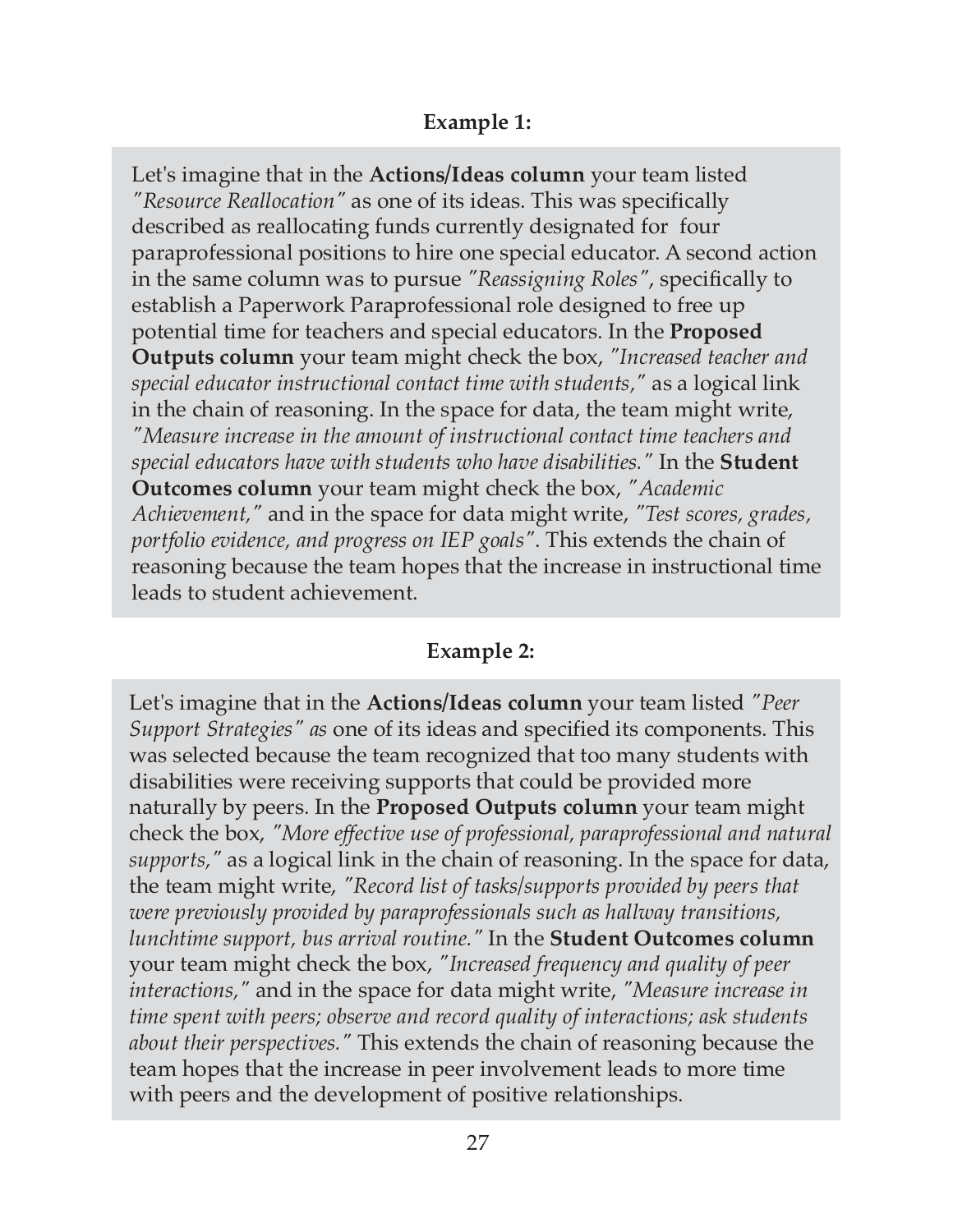| Selected ideas corresponding to<br>IWWMMV:             | ction Plan & Evaluation Plan<br>(from Step 6):<br>priority $#$ —                                     |                                                                                                            |
|--------------------------------------------------------|------------------------------------------------------------------------------------------------------|------------------------------------------------------------------------------------------------------------|
|                                                        | Chain of Reasoning                                                                                   |                                                                                                            |
| Actions/Ideas<br>What? When? Who?<br>Resources needed? | What will the actions do to improve education for<br>Proposed Outputs<br>students with disabilities? | positively affected by the proposed outputs?<br>How will students with disabilities be<br>Student Outcomes |
|                                                        | Increased access to regular class placements,<br>curriculum or activities<br>Data:                   | Increased belonging, inclusion, and<br>opportunities<br>Data:                                              |
|                                                        | Increased collaboration between regular and<br>special education<br>Data:                            | Academic achievement (e.g., general<br>education curriculum, IEP goals)<br>Data:                           |
|                                                        | instructional contact time with students<br>Increased teacher and special educator<br>Data:          | Improved social skills or behavior<br>Data:                                                                |
|                                                        | Increased ownership and capacity of teachers<br>and special educators<br>Data:                       | Increased frequency and quality of peer<br>interactions<br>Data:                                           |
|                                                        | More informed families and/or greater<br>participation in educational decisions<br>Data:             | Increased self-determination:<br>Other:<br>Data:                                                           |
|                                                        | paraprofessional, and natural supports<br>More effective use of professional,<br>Data:               | Other:<br>Data:<br>Data:                                                                                   |
|                                                        | Other:<br>Data:                                                                                      | Other:<br>Data:                                                                                            |

\*\* Use this form to summarize your plan and chain of reasoning. Attach additional detailed information as needed.  $\dot{\alpha}$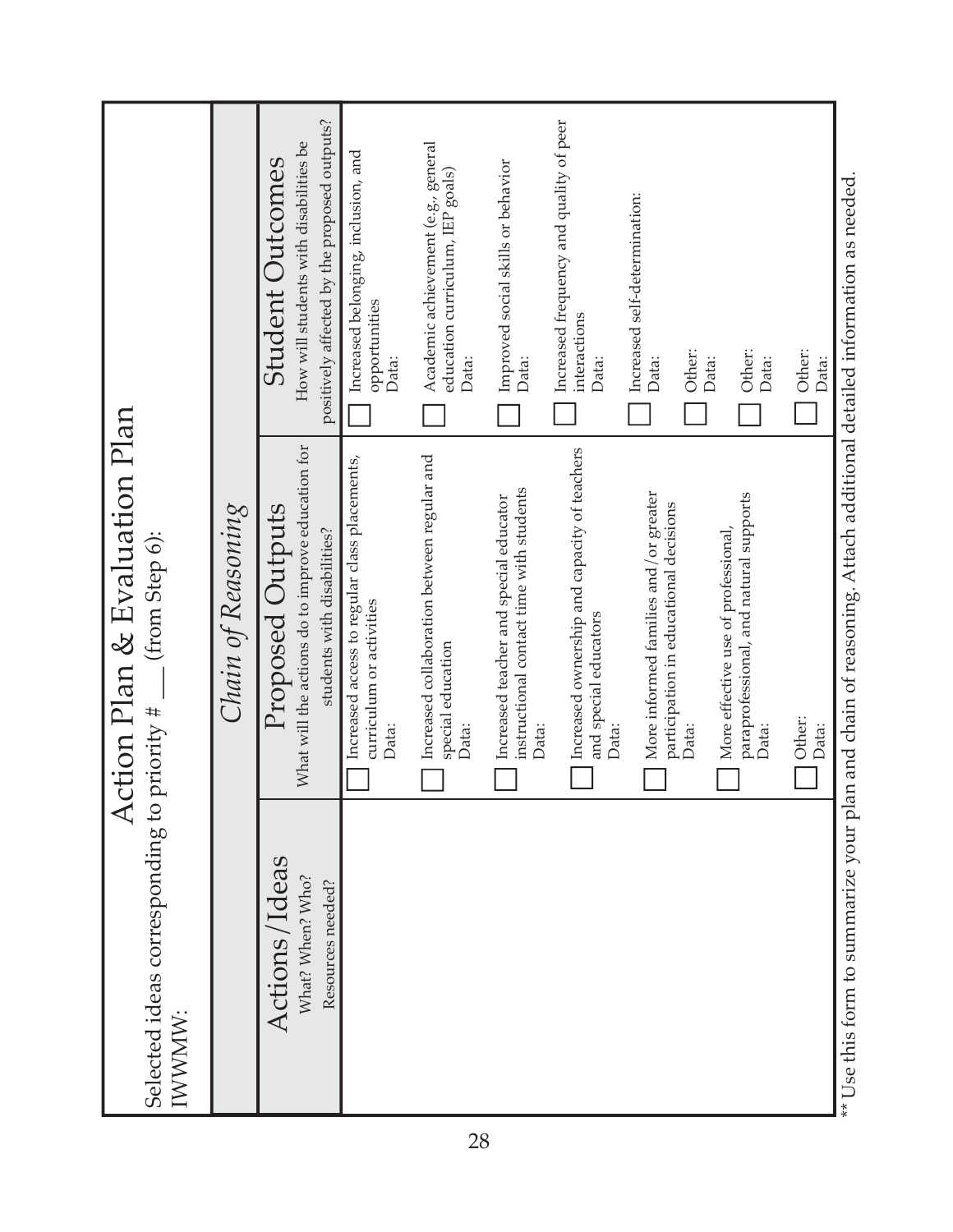\*\* Use this form to summarize your plan and chain of reasoning. Attach additional detailed information as needed.  $\dot{\alpha}$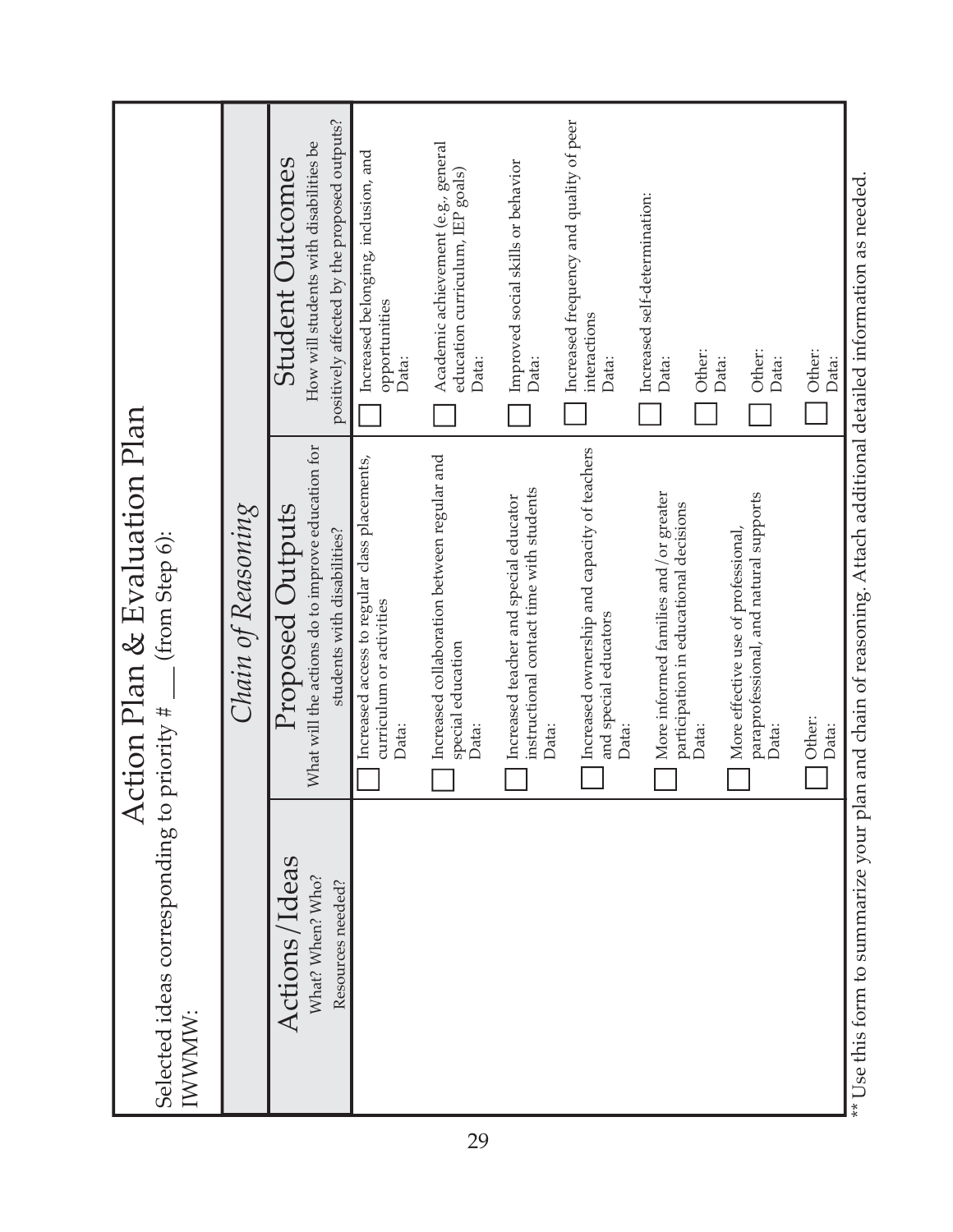| Selected ideas corresponding to priority $\#$ ___ (from Step 6):<br>IWWMW: | Action Plan & Evaluation Plan                                                                               |                                                                                                                   |
|----------------------------------------------------------------------------|-------------------------------------------------------------------------------------------------------------|-------------------------------------------------------------------------------------------------------------------|
|                                                                            | Chain of Reasoning                                                                                          |                                                                                                                   |
| Actions/Ideas<br>What? When? Who?<br>Resources needed?                     | What will the actions do to improve education for<br><b>Proposed Outputs</b><br>students with disabilities? | positively affected by the proposed outputs?<br>How will students with disabilities be<br><b>Student Outcomes</b> |
|                                                                            | Increased access to regular class placements,<br>curriculum or activities<br>Data:                          | Increased belonging, inclusion, and<br>opportunities<br>Data:                                                     |
|                                                                            | Increased collaboration between regular and<br>special education<br>Data:                                   | Academic achievement (e.g., general<br>education curriculum, IEP goals)<br>Data:                                  |
|                                                                            | instructional contact time with students<br>Increased teacher and special educator<br>Data:                 | Improved social skills or behavior<br>Data:                                                                       |
|                                                                            | Increased ownership and capacity of teachers<br>and special educators<br>Data:                              | Increased frequency and quality of peer<br>interactions<br>Data:                                                  |
|                                                                            | More informed families and/or greater<br>participation in educational decisions<br>Data:                    | Increased self-determination:<br>Other:<br>Data:                                                                  |
|                                                                            | paraprofessional, and natural supports<br>More effective use of professional,<br>Data:                      | Other:<br>Data:<br>Data:                                                                                          |
|                                                                            | Other:<br>Data:                                                                                             | Other:<br>Data:                                                                                                   |

\*\* Use this form to summarize your plan and chain of reasoning. Attach additional detailed information as needed. ά'⊧ ì į פוווז אפ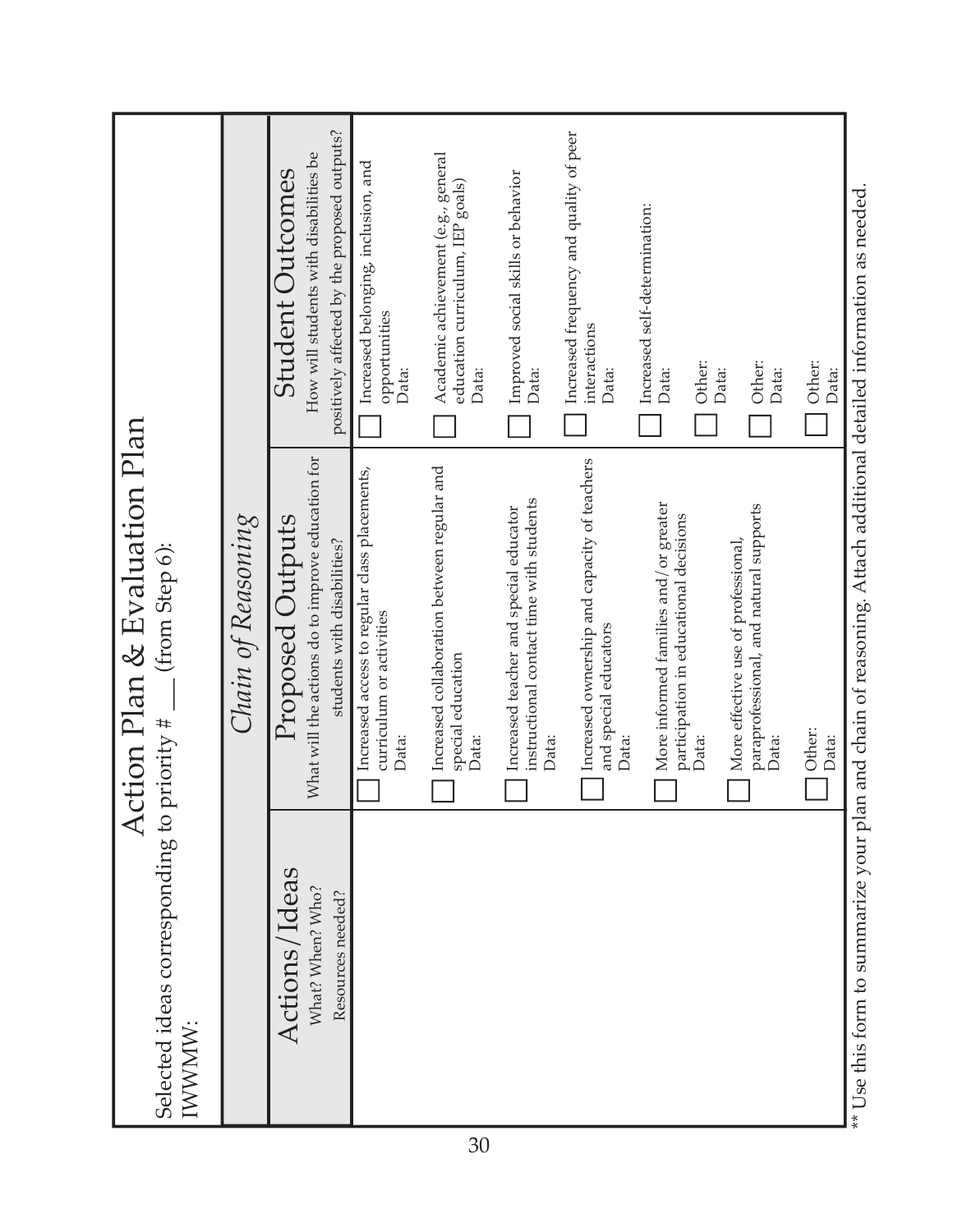|              | <b>Implementation Notes</b><br>(activities, adjustments, progress, etc.) |
|--------------|--------------------------------------------------------------------------|
| <b>Dates</b> | <b>Notes</b>                                                             |
|              |                                                                          |
|              |                                                                          |
|              |                                                                          |
|              |                                                                          |
|              |                                                                          |
|              |                                                                          |
|              |                                                                          |
|              |                                                                          |
|              |                                                                          |
|              |                                                                          |
|              |                                                                          |
|              |                                                                          |
|              |                                                                          |
|              |                                                                          |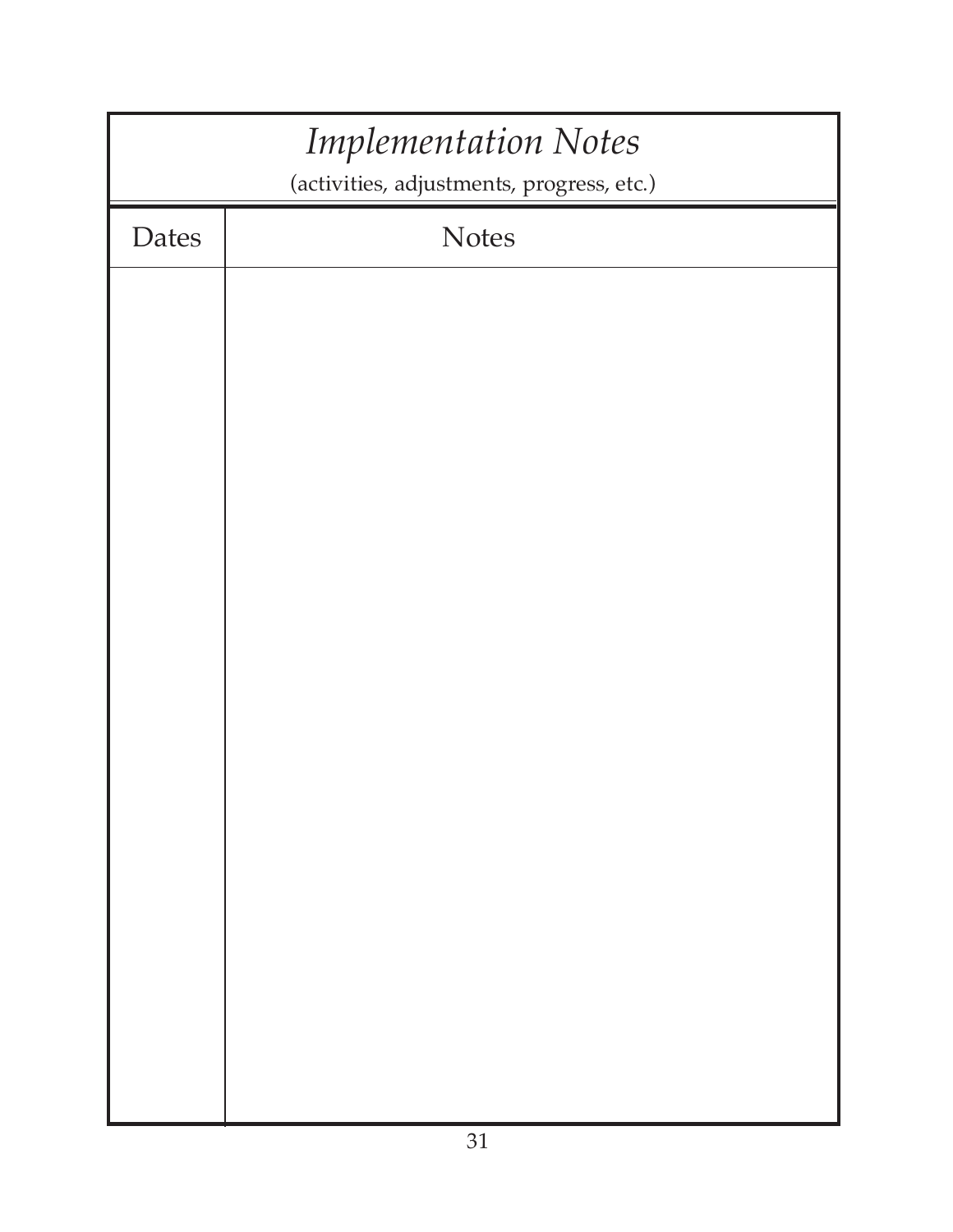|       | <b>Implementation Notes</b><br>(activities, adjustments, progress, etc.) |
|-------|--------------------------------------------------------------------------|
| Dates | <b>Notes</b>                                                             |
|       |                                                                          |
|       |                                                                          |
|       |                                                                          |
|       |                                                                          |
|       |                                                                          |
|       |                                                                          |
|       |                                                                          |
|       |                                                                          |
|       |                                                                          |
|       |                                                                          |
|       |                                                                          |
|       |                                                                          |
|       |                                                                          |
|       |                                                                          |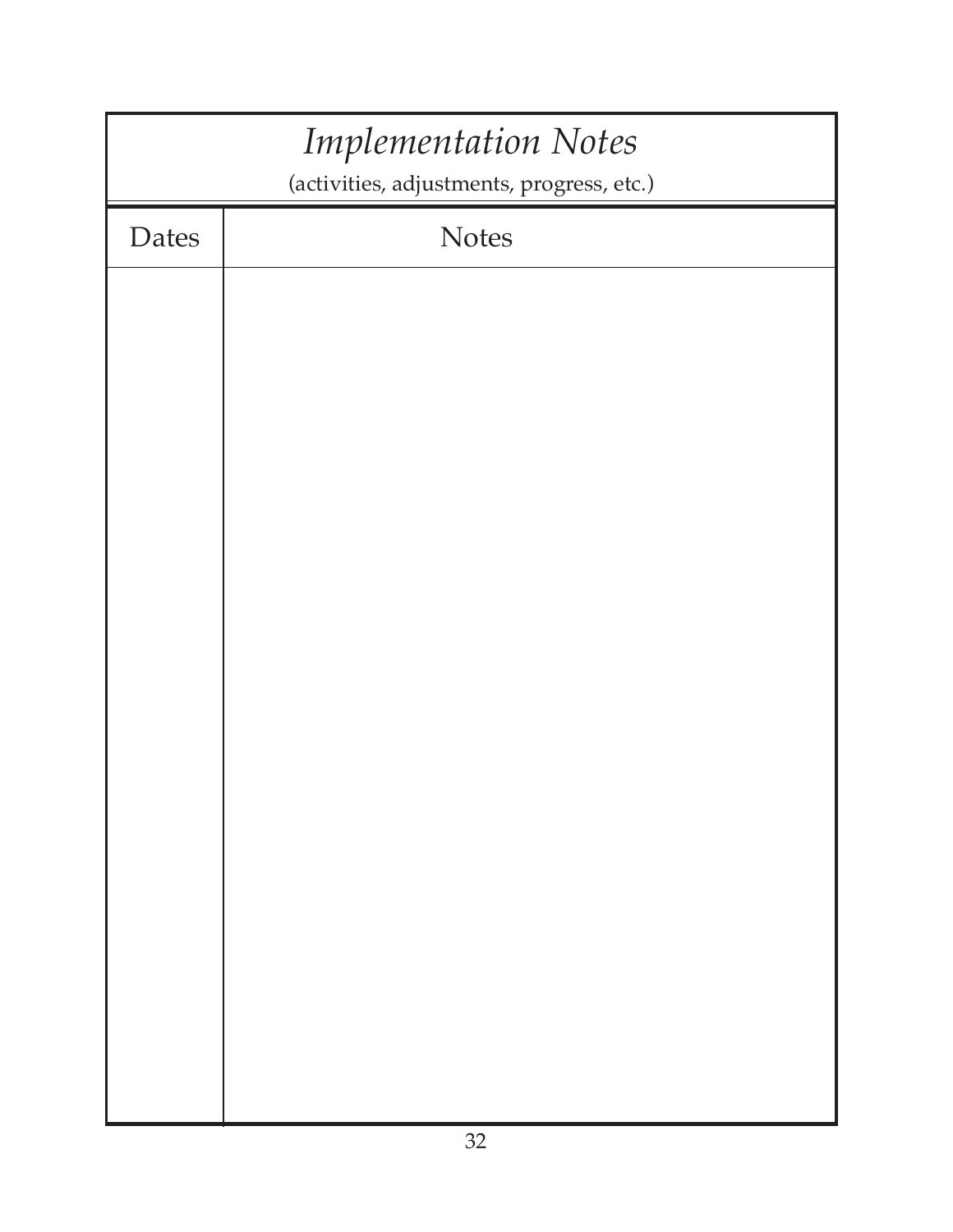|              | <b>Implementation Notes</b><br>(activities, adjustments, progress, etc.) |
|--------------|--------------------------------------------------------------------------|
| <b>Dates</b> | <b>Notes</b>                                                             |
|              |                                                                          |
|              |                                                                          |
|              |                                                                          |
|              |                                                                          |
|              |                                                                          |
|              |                                                                          |
|              |                                                                          |
|              |                                                                          |
|              |                                                                          |
|              |                                                                          |
|              |                                                                          |
|              |                                                                          |
|              |                                                                          |
|              |                                                                          |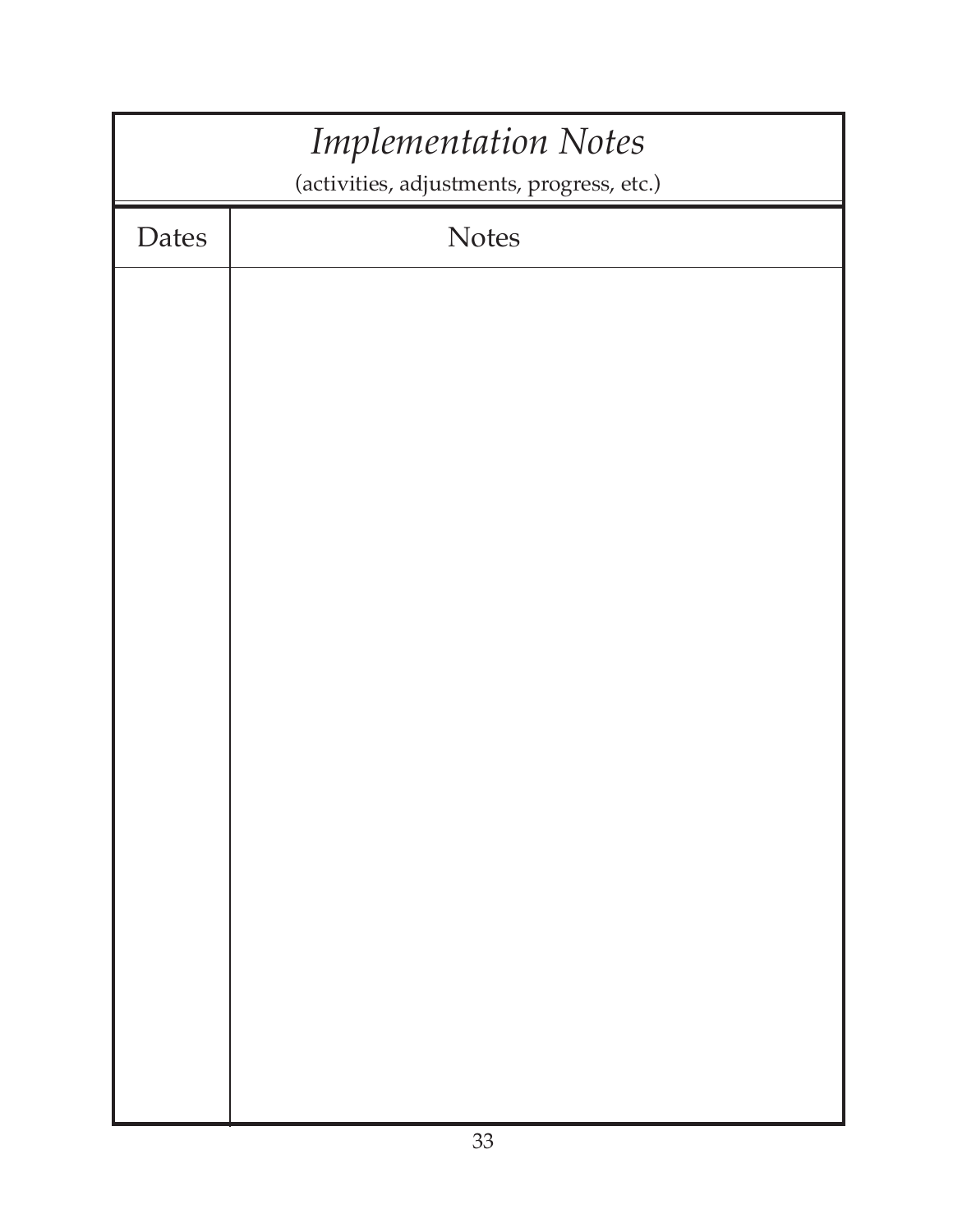# *9. Review data and summarize the plan's impact.*

*Directions and Information:* Analyze and discuss the implications of the data your school has collected. Prepare notes for a summary report. Consider using the following headings to guide the development of your discussion and report. You are encouraged to prepare this report in a manner that is suitable for practical uses in your organization (e.g., to submit to the Superintendent or School Board). Throughout your reporting try to maintain a focus on two overarching questions:

- *• In what ways are the lives of students with disabilities better off as a result of the actions our team implemented based on this process?*
- *• How can we clearly communicate the chain of reasoning that connects this action planning with student outcomes?*

*Suggested Headings (edit these or create your own):*

#### *A. Why Our School Needed Alternatives to Paraprofessional Supports*

*• Findings from Screening and other relevant contextual information*

#### *B. How Our School Approached the Challenge*

*• Used Guidelines for Selecting Alternatives…*

#### *C. The "Actions/Ideas" We Decided to Implement*

*• Sufficient detail for a person who was not involved to understand*

#### *D. The "Chain of Reasoning" We Used and the Data We Collected*

*• Actions to Proposed Outputs to Student Outcomes*

#### *E. Our Successes in Implementing Our Plans and the Barriers we Faced*

#### *F. Findings*

- *Did our chain of reasoning play out the way we had anticipated?*
- *Did our actions lead to changes in our work and in student outcomes?*
- *Were there any unanticipated outcomes (for faculty or students)?*

### *F. Implications and Next Steps*

- *What are the programmatic, fiscal, and personnel implications?*
- *Where do we intend to go from here?*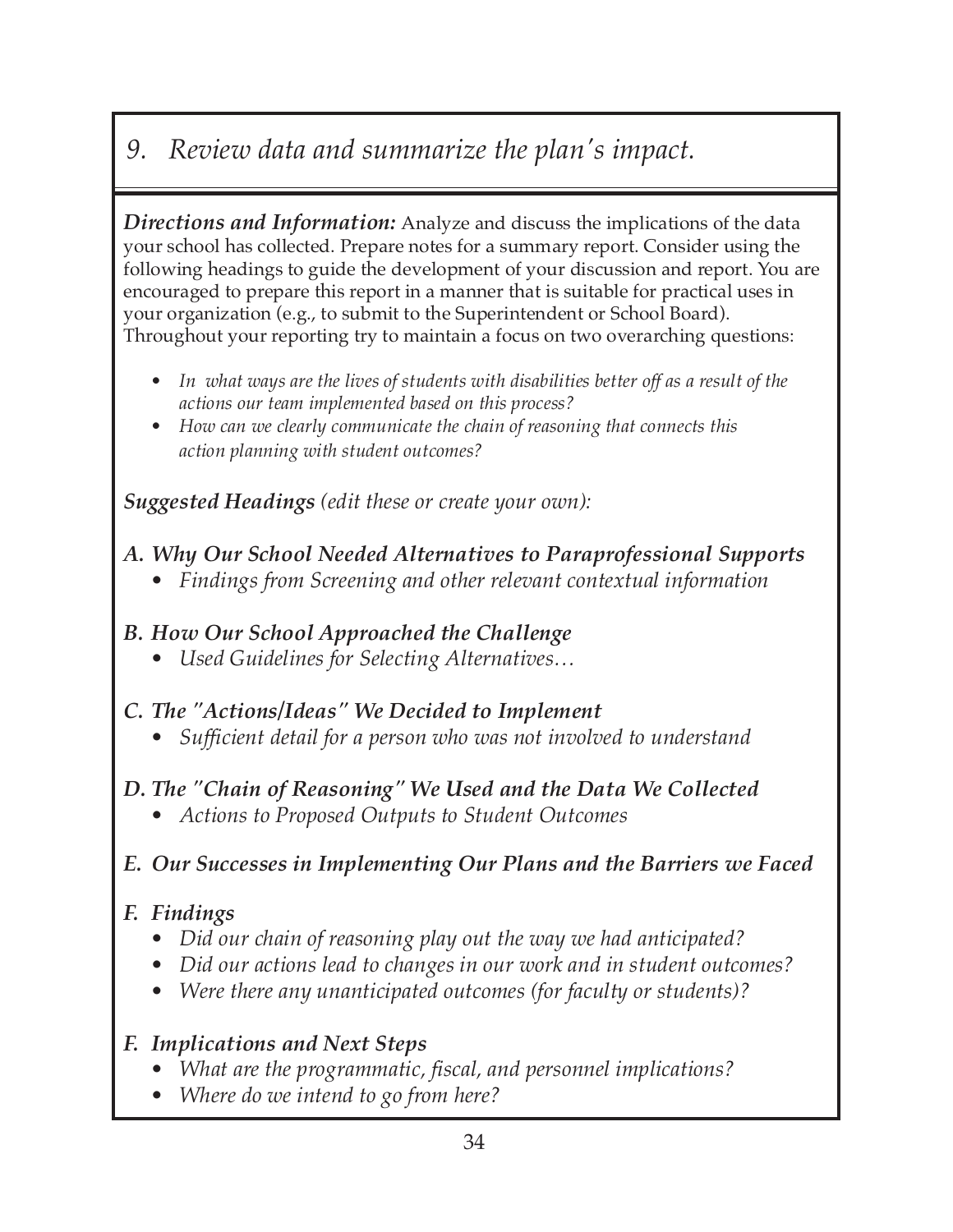*10. Communicate activities, progress, and outcomes to the school community.*

Suggested "To Do's"

1. Once you have completed your report (Step 9), decide if its contents need to be put into different formats for different audiences (e.g., a slide show for a board presentation, a one-page highlights summary).

2. Share the findings with your local school community and other appropriate groups. As a planning team, decide what audiences the information will be disseminated to, the corresponding format, and timelines.

3. Cycle through the planning process to continue ongoing school improvement. Review team membership and make needed changes. Return to your team's previously identified priorities and selfassessment to begin the process of selecting new challenges to pursue.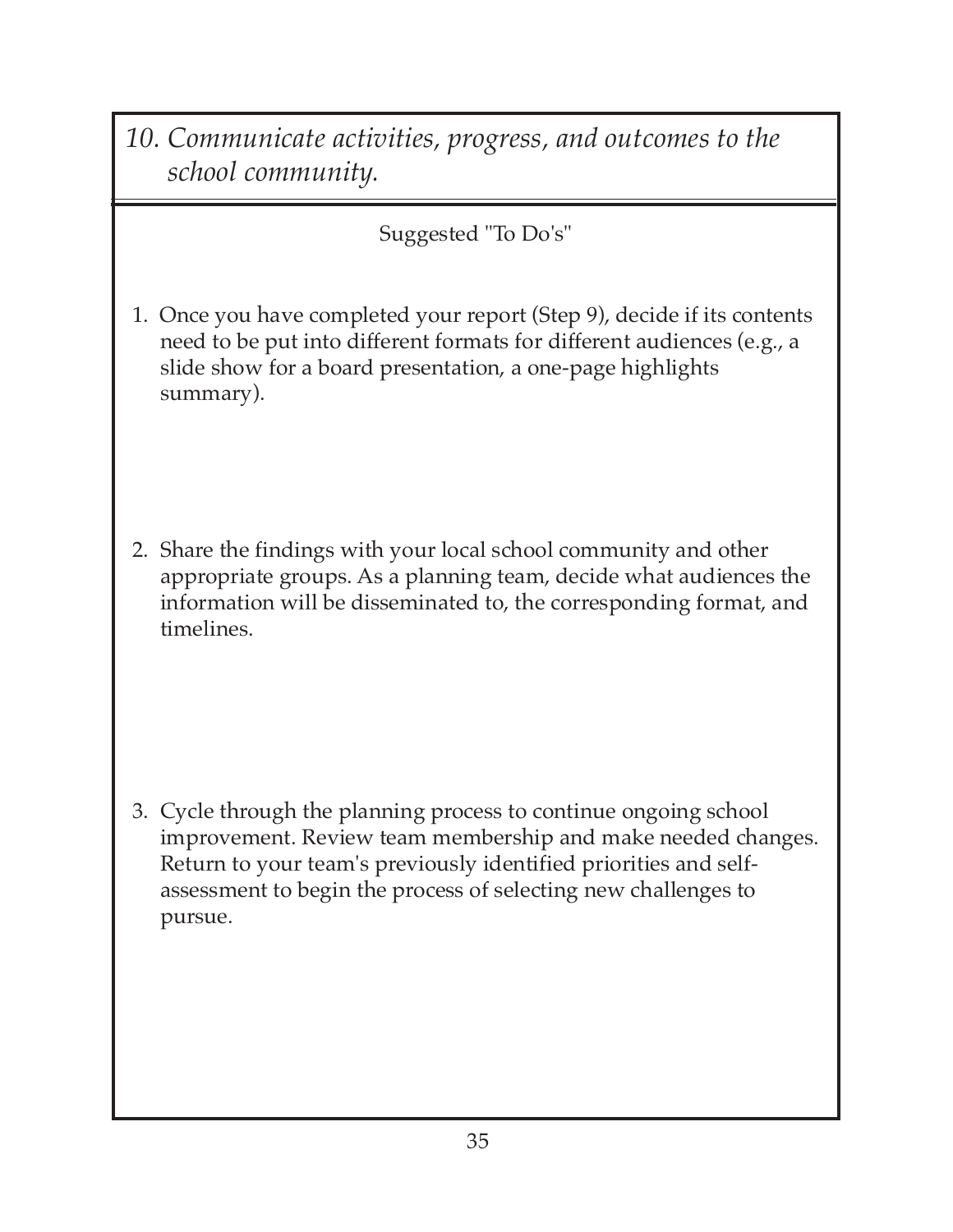#### *References*

- Brown, L., Farrington, K., Ziegler, M., Knight, T., & Ross, C. (1999). Fewer paraprofessionals and more teachers and therapists in educational programs for students with significant disabilities. The *Journal of the Association for Persons with Severe Handicaps, 24,* 249-252.
- Friend, M. & Cook, L. (2002). *Interactions: Collaboration skills for school professionals* (4th ed.). Upper Saddle River, NJ: Pearson.
- Giangreco, M.F. & Broer, S.M. (2002). The paraprofessional conundrum: Why we need alternative support strategies. Burlington, VT: Center on Disability and Community Inclusion, University of Vermont, Online [pdf] at http://www.uvm.edu/~cdci/evolve/conundrum.html
- Giangreco, M. F., Broer, S. M., & Edelman, S. W. (1999). The tip of the iceberg: Determining whether paraprofessional support is needed for students with disabilities in general education settings. *Journal of the Association for Persons with Severe Handicaps, 24,* 280-290.
- Giangreco, M.F., Broer, S.M., & Edelman, S.W. (2001). Teacher engagement with students with disabilities: Differences between paraprofessional service delivery models. *Journal of the Association for Persons with Severe Handicaps, 26,* 75-86.
- Giangreco, M.F., Broer, S.M., & Edelman, S.W. (2002a). Schoolwide planning to improve paraeducator supports: A pilot study. *Rural Special Education Quarterly, 21(1),* 3-15.
- Giangreco, M.F., Broer, S.M., & Edelman, S.W. (2002b). "That was then, this is now!" Paraprofessional supports for students with disabilities in general education classrooms. *Exceptionality, 10 (1),* 47-64.
- Giangreco, M.F., Cloninger, C.J., Dennis, R.E., & Edelman, S.W. (2002). Problem-solving methods to facilitate inclusive education. In J. Thousand, R. Villa, & Nevin, A. (Eds.), *Creativity and collaborative learning: A practical guide to empowering students and teachers, 2nd ed.* (pp. 111-134). Baltimore: Paul H. Brookes.
- Giangreco, M.F. & Doyle, M.B. (2002). Students with disabilities and paraprofessional supports: Benefits, balance, and band-aids. *Focus on Exceptional Children, 34 (7),* 1-12.
- Giangreco, M.F., Edelman, S.W., & Broer, S.M. (2001). Respect, appreciation, and acknowledgment of paraprofessionals who support students with disabilities. *Exceptional Children, 67,* 485-498.
- Giangreco, M.F., Edelman, S.W., & Broer, S.M. (in press). Schoolwide planning to improve paraeducator supports. *Exceptional Children*.
- Giangreco, M.F., Edelman, S.W., Broer, S.M., & Doyle, M.B. (2001). Paraprofessional support of students with disabilities: Literature from the past decade. *Exceptional Children, 68,* 45-64.
- Giangreco, M.F., Edelman, S., Luiselli, T.E., & MacFarland, S.Z.C. (1997). Helping or hovering? Effects of instructional assistant proximity on students with disabilities. *Exceptional Children, 64,* 7-18.
- Hunt, P., & Goetz, L. (1997). Research on inclusive education programs, practices, and outcomes for students with severe disabilities. *Journal of Special Education, 31,* 3-29.
- Idol, L., Nevin, A., & Paolucci-Whitcomb, P. (1993). *Collaborative consultation (3rd ed.)*. Austin, TX: Pro-Ed, Inc.
- Jones, K.H., & Bender, W.N. (1993). Utilization of paraprofessionals in special education: A review of the literature. *Remedial and Special Education, 14,* 7-14.
- Jorgensen, C.M. (1998). *Restructuring high schools for all students: Taking inclusion to the next level.* Baltimore: Paul H. Brookes.
- Lee, P. (1999). *Collaborative practices for educators: Strategies for effective communication.* Minnetonka, MN: Peytral.
- Lipsky, D. & Gartner, A. (1997). *Inclusion and school reform: Transforming America's classrooms.* Baltimore: Paul H. Brookes.
- McGregor, G. & Vogelsberg, R.T. (1998). *Inclusive schooling practices: Pedagogical and research foundations: A synthesis of the literature that informs best practices about inclusive schooling.* Baltimore: Paul H. Brookes.
- McLaughlin, J.A. & Jordan, G.B. (1999). Logic models: A tool for telling your performance story. *Evaluation and Program Planning, 22,* 65-72.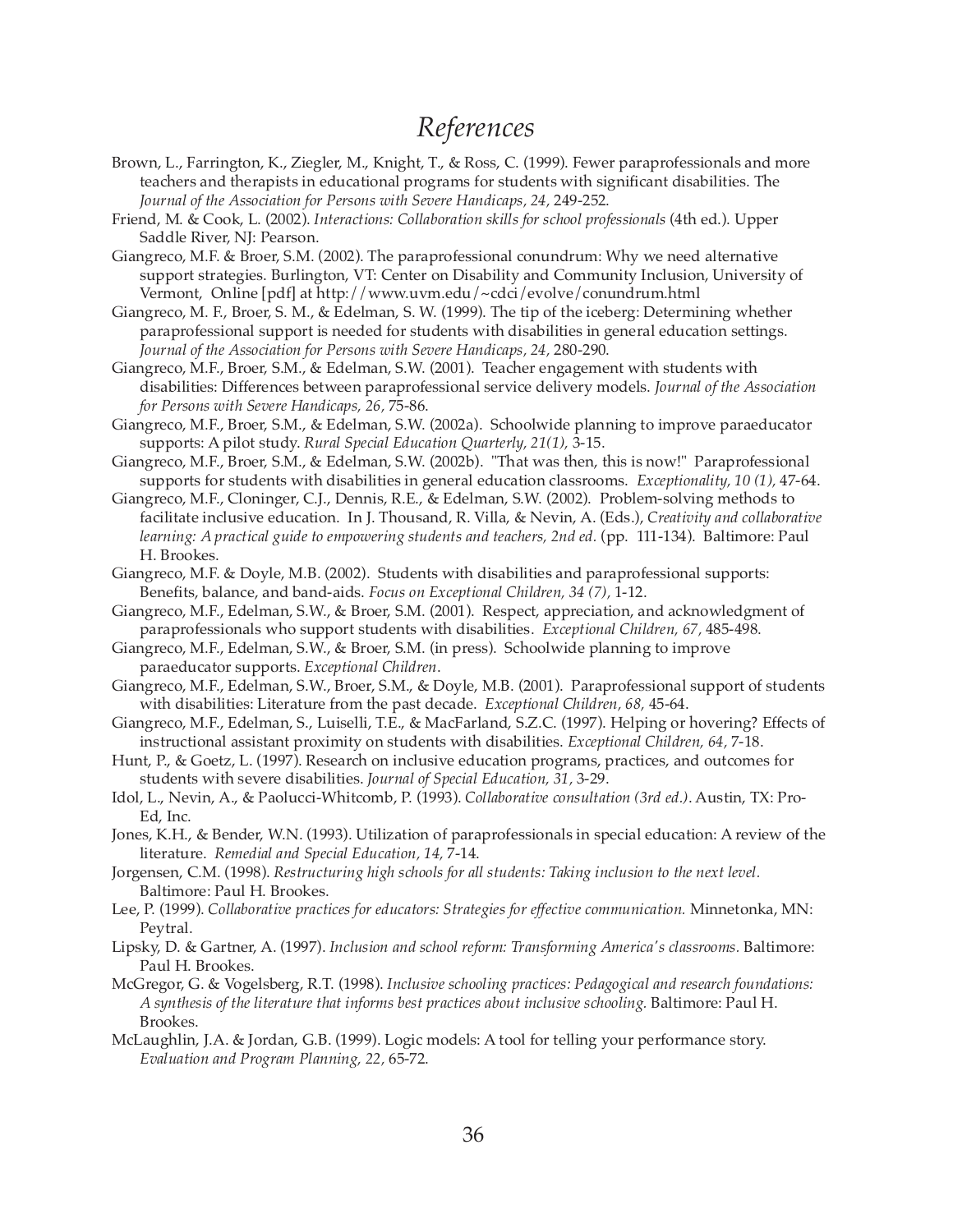- Millar, A., Simeone, R.S. & Carnevale, J.T. (2001). Logic models: A systems tool for performance management. *Evaluation and Program Planning, 24,* 73-81.
- Mueller, P.H., & Murphy, F.V. (2001). Determining when a student requires paraeducator support. *Teaching Exceptional Children, 33(6),* 22-27.
- Olson, L. (1994, May 4). Critical friends. *Education Week,* 20-27. Online at http://www.edweek.org/ew/ ewstory.cfm?slug=32insp.h13&keywords=Critical%20Friend
- Olson, L. (1998, May 27). The importance of "critical friends": Reform effort gets teachers talking. *Education Week, 17* (37), 1, 12. Online at http://www.edweek.org/ew/vol-17/37nsrf.h17
- Osborn, A. (1993). *Applied Imagination (3rd revised edition).* Buffalo, NY: Creative Education Foundation. Originally published in 1953.
- Parnes. S.J. (1988). *Visionizing: State-of-the art processes for encouraging innovative excellence.* East Aurora NY: D.O.K. Publishing.
- Parnes, S.J. (1992). *Source book for creative problem-solving: A fifty year digest of proven innovation processes.* Buffalo. NY: Creative Education Foundation Press.
- Parnes, S.J. (1997). *Optimize the magic of your mind.* Buffalo, NY: The Creative Education Foundation in association with Bearly Limited.
- Pickett, A.L. (1999). *Strengthening and supporting teacher/provider-paraeducator teams: Guidelines for paraeducator roles, supervision, and preparation.* New York: National Resource Center for
- Paraprofessionals in Education and Related Services, Graduate Center, City University of New York. Pickett, A.L., & Gerlach, K. (1997). *Supervising paraeducators in school settings: A team approach.* Austin, TX: Pro-Ed.
- Rainforth, B., & York-Barr, J. (1997). *Collaborative teams for students with severe disabilities: Integrated therapy and educational services (2nd. ed.).* Baltimore: Paul H. Brookes.
- Thousand, J.S., & Villa, R.A. (2000). Collaborative teams: A powerful tool in school restructuring. In R.A. Villa & J.S. Thousand (Eds.), *Restructuring for caring and effective education: Piecing the puzzle together (2nd ed.).* Baltimore: Paul H. Brookes.
- Thousand, J.S., Villa, R.A., & Nevin, A. (2002). *Creativity and collaborative learning: The practical guide to empowering students, teachers, and families (2nd ed.).* Baltimore: Paul H. Brookes.
- Villa, R.A., & Thousand, J.S. (2000). *Restructuring for caring and effective education: Piecing the puzzle together (2nd ed.).* Baltimore: Paul H. Brookes.